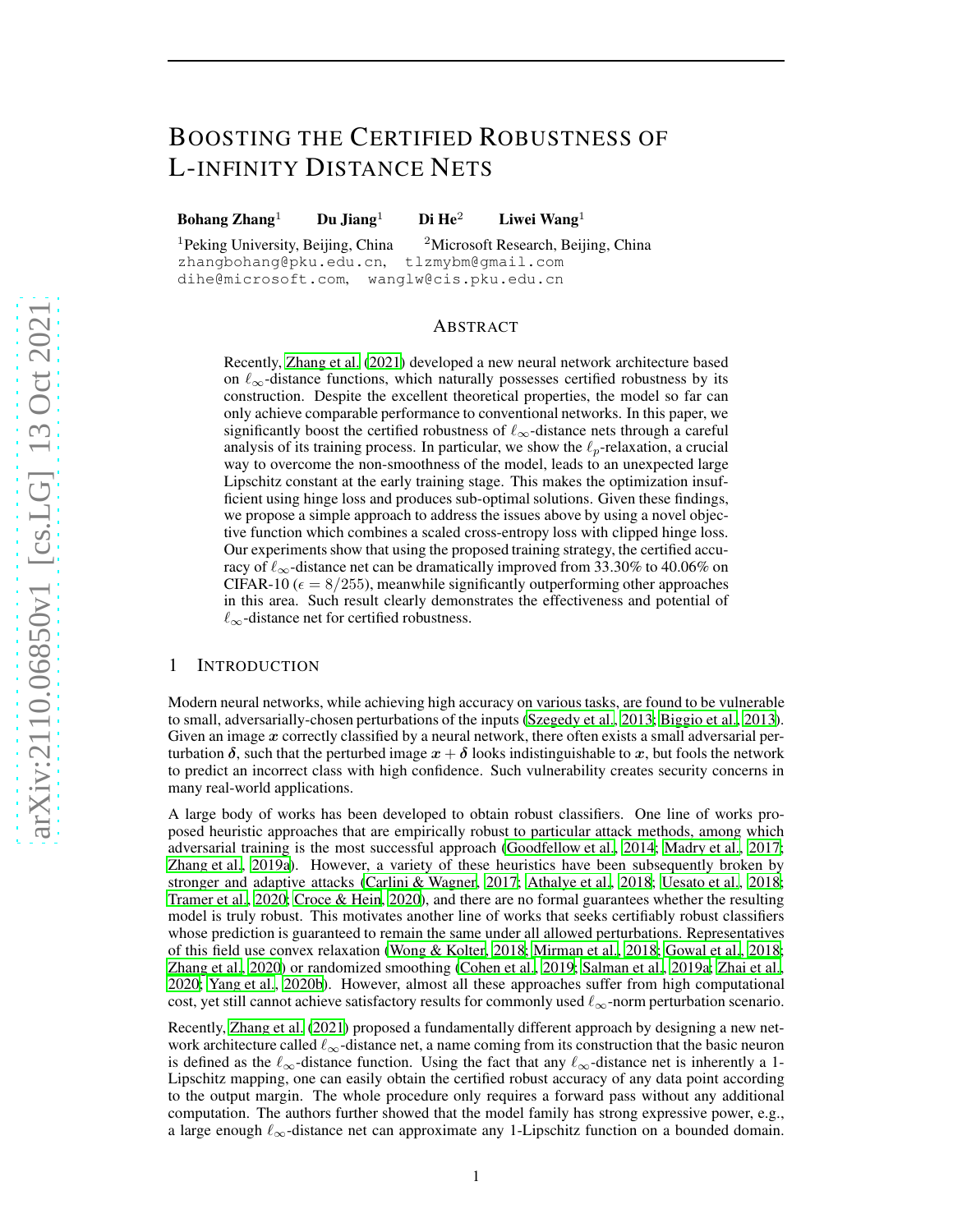However, the empirical model performance did not reflect the theoretical advantages. As shown in [Zhang et al. \(2021\)](#page-11-0), it is necessary to use a conventional multi-layer perception  $(MLP)^1$  $(MLP)^1$  on top of an  $\ell_{\infty}$ -distance net backbone to achieve better performance compared to the baseline methods. It calls into question whether the  $\ell_{\infty}$ -distance net is really a better model configuration than conventional architectures in the regime of certified robustness.

In this paper, we give an affirmative answer by showing that  $\ell_{\infty}$ -distance net alone suffices for good performance and can be well learned using an improved training strategy. We first mathematically prove that under mild assumptions of the dataset, there exists an  $\ell_{\infty}$ -distance net with reasonable size *by construction* that achieves perfect certified robustness. This result explicitly indicates strong expressive power of  $\ell_{\infty}$ -distance nets in practice, which seems to contradict the previous empirical observations. It also suggests that the model may fail to find an optimal solution and further motivates us to revisit the optimization process designed in [Zhang et al.](#page-11-0) [\(2021\)](#page-11-0). Due to the nonsmoothness of the  $\ell_{\infty}$ -distance function, [Zhang et al.](#page-11-0) [\(2021\)](#page-11-0) developed several training tricks to overcome the optimization difficulty. A notable trick is called the  $\ell_p$ -relaxation, in which  $\ell_p$ -distance neurons are used during optimization to give a smooth approximation of  $\ell_{\infty}$ -distance. However, we find that the relaxation on neurons unexpectedly relaxes the Lipschitz constant of the network to an exponentially large value, making the objective function no longer maximize the robust accuracy and lead to sub-optimal solutions.

We develop a novel modification of the objective function to bypass the problem mentioned above. To be concrete, we propose a new loss function, which is a linear combination of a scaled crossentropy term and a modified clipped hinge term. The cross-entropy loss maximizes the output margin despite the model's Lipschitzness and makes optimization sufficient at the early training stage when  $p$  is small. The clipped hinge loss then focuses on robustness for correctly classified samples at the later training phase when  $p$  approaches infinity. The switch from cross-entropy loss to clipped hinge loss is reflected in the weight coefficient in the loss combination, which decays to zero as  $p$  grows to infinity throughout the training procedure. Despite its simplicity, our experimental results show significant performance gains on various datasets. In particular, an  $\ell_{\infty}$ -distance net backbone can achieve 40.06% certified robust accuracy on CIFAR-10 ( $\epsilon = 8/255$ ). This goes far beyond the previous results, which achieved 33.30% certified accuracy on CIFAR-10 using the same architecture [\(Zhang et al.](#page-11-0), [2021](#page-11-0)). Besides, it surpasses the relaxation-based certification approaches by at least 5 points [\(Shi et al., 2021;](#page-10-4) [Lyu et al.](#page-10-5), [2021](#page-10-5)), establishing a new state-of-the-art result.

To summarize, both the theoretical finding and empirical results in this paper demonstrate the merit of  $\ell_{\infty}$ -distance net for certified robustness. Considering the simplicity of the architecture and training strategy used in this paper, we believe there are still many potentials for future research of  $\ell_{\infty}$ -distance nets, and more generally, the class of Lipschitz architectures.

## 2 PRELIMINARY

In this section, we briefly introduce the  $\ell_{\infty}$ -distance net and its training strategy. We refer readers to [Zhang et al. \(2021](#page-11-0)) for a detailed description of the model.

An  $\ell_{\infty}$ -distance net is constructed using  $\ell_{\infty}$ -distance neurons as the basic component. The  $\ell_{\infty}$ distance neuron u takes vector x as the input and calculates the  $\ell_{\infty}$ -norm distance between x and parameter  $w$  with a bias term  $b$ . The neuron can be written as

$$
u(\boldsymbol{x}, {\{\boldsymbol{w},b\}}) = \|\boldsymbol{x} - \boldsymbol{w}\|_{\infty} + b. \tag{1}
$$

Based on the neuron definition, a fully connected  $\ell_{\infty}$ -distance net can then be constructed. Formally, the network g takes  $x^{(0)} = x$  as the input, and the *l*th layer  $x^{(l)}$  is calculated by

<span id="page-1-1"></span>
$$
x_i^{(l)} = u(\boldsymbol{x}^{(l-1)}, \{\boldsymbol{w}^{(l,i)}, b_i^{(l)}\}) = \|\boldsymbol{x}^{(l-1)} - \boldsymbol{w}^{(l,i)}\|_{\infty} + b_i^{(l)}, \quad l \in [L], i \in [n_l].
$$
 (2)

Here L is the number of layers and  $n_l$  is the number of neurons in the lth layer. For K-class classification problems,  $n_L = K$ . The network outputs  $\bm{g}(\bm{x}) = \bm{x}^{(L)}$  as logits and predicts the class  $\arg\max_{i\in[K]} [\bm{g}(\bm{x})]_i.$ 

An important property of  $\ell_{\infty}$ -distance net is its Lipschitz continuity, as is stated below.

<span id="page-1-0"></span><sup>1</sup>Without any confusion, in this paper, a *conventional* neural network model is referred to as a network composed of linear transformations with non-linear activations.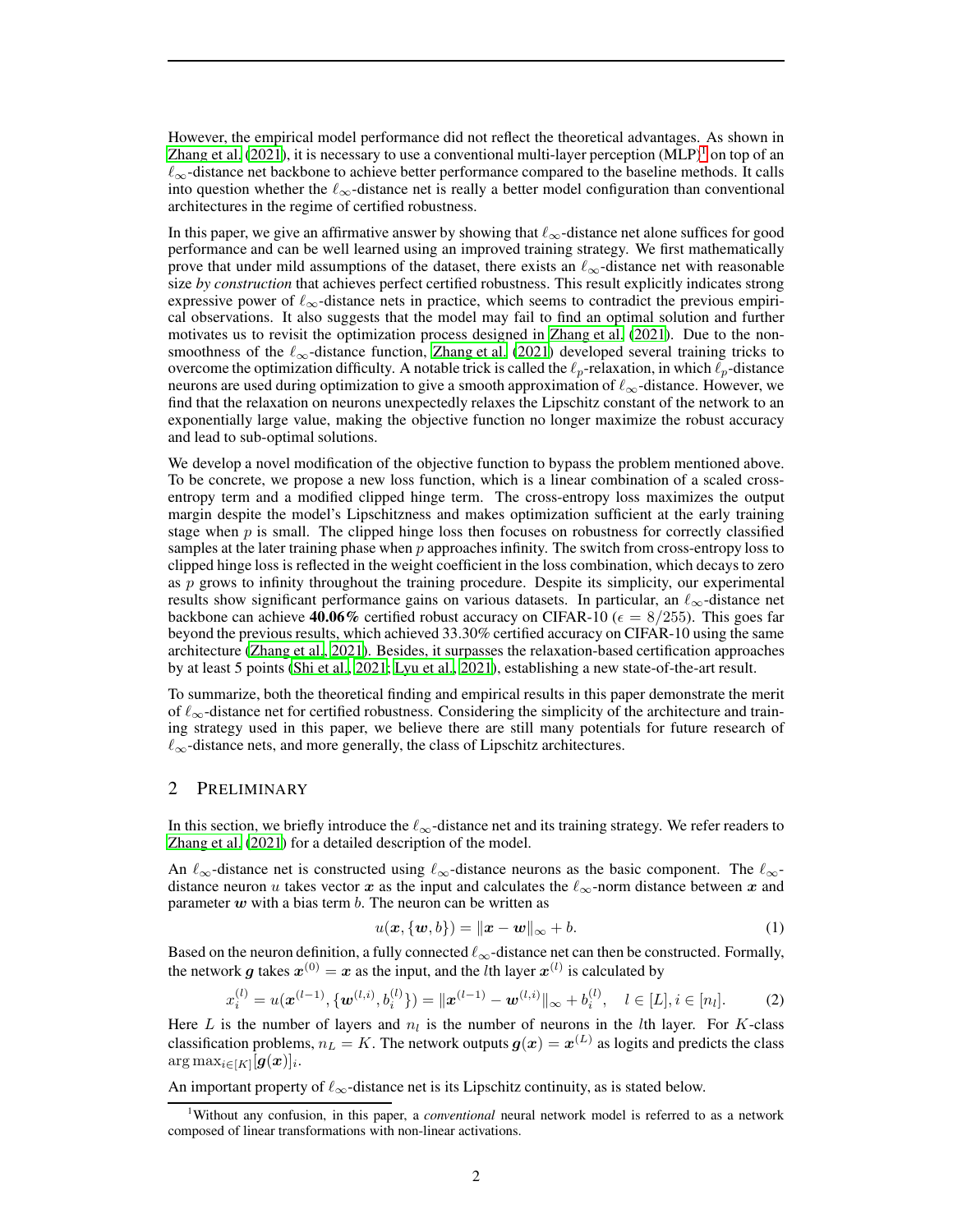**Definition 2.1.** A mapping  $f(z): \mathbb{R}^m \to \mathbb{R}^n$  is called  $\lambda$ -Lipschitz with respect to  $\ell_p$ -norm  $\|\cdot\|_p$ , if for any  $z_1, z_2$ , the following holds:

$$
\|\bm{f}(\bm{z}_1)-\bm{f}(\bm{z}_2)\|_p \leq \lambda \|\bm{z}_1-\bm{z}_2\|_p.
$$

Proposition 2.2. *The mapping of an* ℓ∞*-distance layer is 1-Lipschitz with respect to* ℓ∞*-norm. Thus by composition, any*  $\ell_{\infty}$ -distance net  $q(\cdot)$  *is 1-Lipschitz with respect to*  $\ell_{\infty}$ -norm.

 $\ell_{\infty}$ -distance nets naturally possess certified robustness using the Lipschitz property. In detail, for any data point  $x$  with label  $y$ , denote the output margin of network  $g$  as

$$
\mathsf{margin}(x, y; \boldsymbol{g}) = [\boldsymbol{g}(x)]_y - \max_{j \neq y} [\boldsymbol{g}(x)]_j. \tag{3}
$$

If x is correctly classified by g, then the prediction of a perturbed input  $x + \delta$  will remain the same as x if  $\|\delta\|_{\infty} < \text{margin}(x, y; g)/2$ . In other words, we can obtain the certified robust accuracy for a given perturbation level  $\epsilon$  according to  $\mathbb{I}(\text{margin}(x, y; g)/2 > \epsilon)$ , where  $\mathbb{I}(\cdot)$  is the indicator function. We call this *margin-based certification*. Given this certification approach, a corresponding training approach can then be developed, where one simply learns a large margin classifier using standard loss functions, e.g., hinge loss, without using adversarial training. Therefore the whole training procedure is as efficient as training standard networks with *no* additional cost.

[Zhang et al. \(2021](#page-11-0)) further show that  $\ell_{\infty}$ -distance nets are Lipschitz-universal approximators. In detail, a large enough  $\ell_{\infty}$ -distance net can approximate any 1-Lipschitz function with respect to  $\ell_{\infty}$ -norm on a bounded domain arbitrarily well.

**Training**  $\ell_{\infty}$ **-distance net.** One major challenge in training  $\ell_{\infty}$ -distance net is that the gradients of the  $\ell_{\infty}$ -distance operation  $(\nabla_{x} ||x - w||_{\infty}$  and  $\nabla_{w} ||x - w||_{\infty})$  are highly sparse. To mitigate the problem, [Zhang et al.](#page-11-0) [\(2021\)](#page-11-0) used  $\ell_p$ -distance neurons instead of  $\ell_\infty$ -distance ones during training, resulting in approximate and non-sparse gradients. Typically  $p$  is set to a small value (e.g., 8) in the beginning and increases throughout training until it reaches a large number (e.g., 1000). The authors also designed several other tricks to further address the optimization difficulty. However, even with the help of tricks,  $\ell_{\infty}$ -distance nets only perform competitively to previous works. The authors thus considered using a hybrid model architecture, in which the  $\ell_{\infty}$ -distance net serves as a robust feature extractor, and an additional conventional multi-layer perceptron is used as the prediction head. This architecture achieves the best performance, while the certification approach becomes complicated again due to the presence of the non-Lipschitz MLP layers.

# 3 THE ROBUST EXPRESSIVE POWER OF  $\ell_{\infty}$ -DISTANCE NETS

[Zhang et al.](#page-11-0) [\(2021\)](#page-11-0) provides a universal approximation theorem and shows that  $\ell_{\infty}$ -distance nets can serve as a good class of models to represent Lipschitz functions. However, this result focuses on realvalued function approximation and is not directly helpful for certified robustness in classification. Practically, we care more about whether a certifiably robust classifier exists *given a dataset* with *an acceptable number of parameters* for training. In this section, we show one can explicitly construct an  $\ell_{\infty}$ -distance net that achieves perfect certified robustness on a dataset if the dataset satisfies the following (weak) condition called  $r$ -separation [\(Yang et al., 2020b\)](#page-11-6).

**Definition 3.1.** Consider a labeled dataset  $\mathcal{D} = \{(x_i, y_i)\}$  where  $y_i \in [K]$  is the label of  $x_i$ . We say  $D$  is r-separated with respect to  $\ell_p$ -norm if for any pair of samples  $(\bm{x}_i, y_i), (\bm{x}_j, y_j)$ , as long as  $y_i \neq y_j$ , we have  $\|\boldsymbol{x}_i - \boldsymbol{x}_j\|_p \geq 2r$ .

It is easy to see that r-separation is a necessary condition for robustness under  $\ell_p$ -norm perturbation  $\epsilon = r$ . In fact, the condition holds for all commonly used datasets (e.g., MNIST, CIFAR-10): the value of r in each dataset is much greater than the allowed perturbation level  $\epsilon$  as is demonstrated in [Yang et al.](#page-11-6) [\(2020b\)](#page-11-6) (see Table [1](#page-3-0) below). The authors took a further step and showed that there always exists a classifier that achieves perfect robust accuracy if the conditional holds. We now prove that even if we restrict the classifier to be the network function class represented by  $\ell_{\infty}$ distance nets (containing only 1-Lipschitz functions), the conclusion is still correct: a simple twolayer  $\ell_{\infty}$ -distance net with hidden size  $O(n)$  can already achieve perfect robustness for r-separated datasets.

<span id="page-2-0"></span>Theorem 3.2. *Let* D *be a dataset with* n *elements satisfying the* r*-separation condition with respect to* ℓ∞*-norm. Then there exists a two-layer* ℓ∞*-distance net with hidden size* n*, such that the certified*  $\ell_{\infty}$  *robust accuracy is 100% on* D *under perturbation*  $\epsilon = r$ .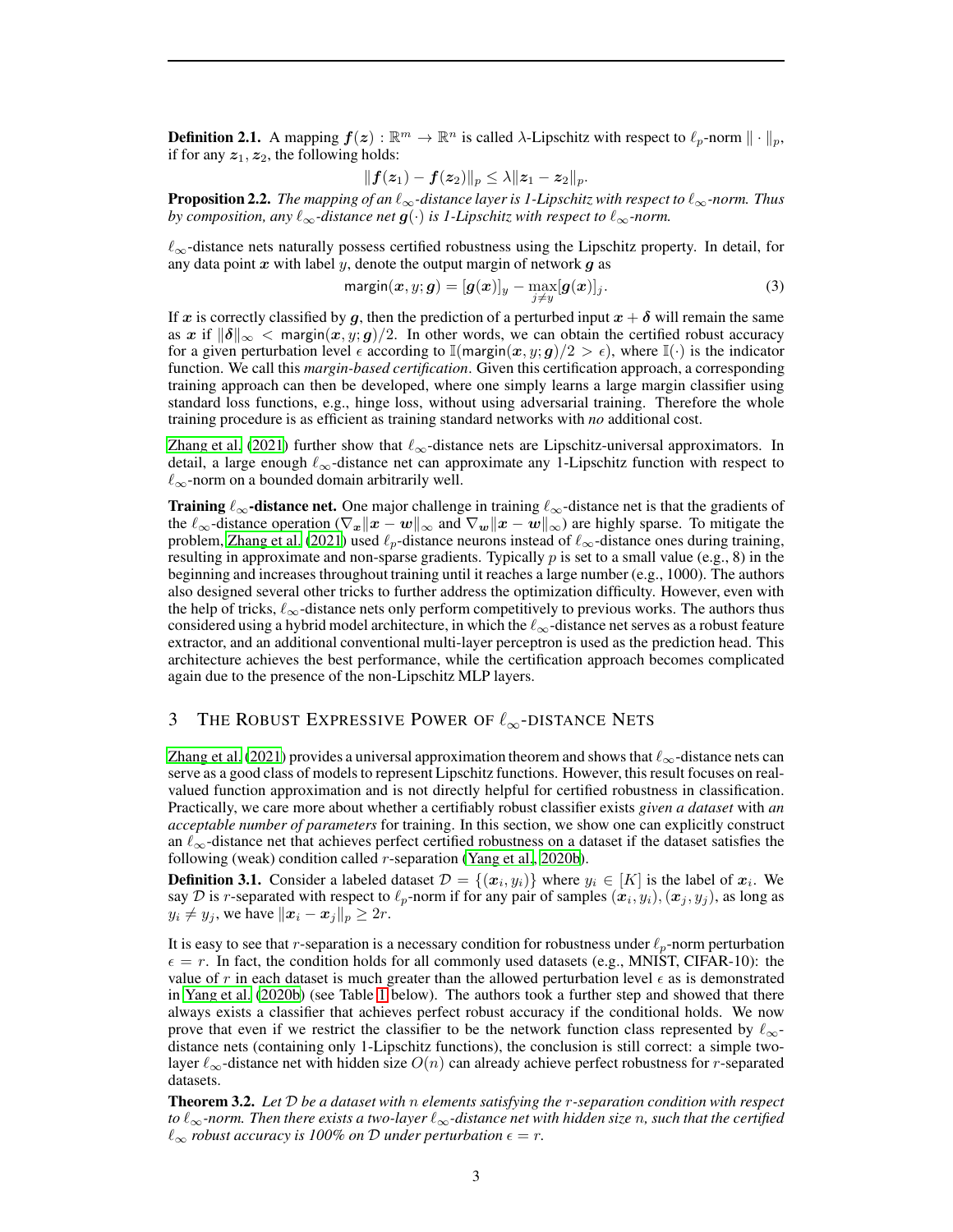<span id="page-3-0"></span>Table 1: The *r*-separation property of commonly used datasets, taken from [Yang et al.](#page-11-6) [\(2020b\)](#page-11-6).

| Dataset      | $\boldsymbol{r}$ | commonly used $\epsilon$ |
|--------------|------------------|--------------------------|
| <b>MNIST</b> | 0.737            | 0.3                      |
| $CIFAR-10$   | 0.212            | 8/255                    |

*Proof sketch.* Consider a two layer  $\ell_{\infty}$ -distance net g defined in Equation [\(2\)](#page-1-1). Let its parameters be assigned by

$$
\begin{aligned}\n\boldsymbol{w}^{(1,i)} &= \boldsymbol{x}_i, b_i^{(1)} = 0 & \text{for } i \in [n] \\
w_i^{(2,j)} &= C \cdot \mathbb{I}(y_i = j), b_j^{(2)} = -C & \text{for } i \in [n], j \in [K]\n\end{aligned}
$$

where  $C = 4 \max_{i \in [n]} ||x_i||_{\infty}$  is a constant, and  $\mathbb{I}(\cdot)$  is the indicator function. For the above assignment, the first layer simply calculates the  $\ell_{\infty}$ -distance between x and each sample in dataset  $\mathcal{D}$ , and it can be proved that the second layer (network output) calculates

<span id="page-3-1"></span>
$$
[\bm{g}(\bm{x})]_j = x_j^{(2)} = -\min_{i \in [n], y_i = j} \|\bm{x} - \bm{x}_i\|_{\infty}.
$$
 (4)

From Equation [\(4\)](#page-3-1) the network  $g$  can represent a nearest neighbor classifier, in that it outputs the negative of the nearest neighbor distance between input  $x$  and the samples of each class. Therefore, given data  $x = x_i$  in dataset D, the output margin of  $g(x)$  is at least  $2r$  due to the r-separation condition. In other words,  $g$  achieves 100% certified robust accuracy on  $D$ . П

The above result can be extended to multi-layer networks. In general, we can prove the existence of such networks with L layers and no more than  $O(n/L + K + d)$  hidden neurons for each hidden layer where d is the input dimension. See [A](#page-13-0)ppendix A for details of the proof.

**Remark 3.3.** Theorem [3.2](#page-2-0) clearly shows that the  $\ell_{\infty}$ -distance net has the capability to achieve perfect certified robustness on well-conditioned datasets. While it does not necessarily mean the model can achieve high certified robustness on unseen test data, it does show strong *robust expressive power* of  $\ell_{\infty}$ -distance nets. We further make a comparison between Theorem [3.2](#page-2-0) and the Lipschitz-universal approximation theorem in [Zhang et al. \(2021](#page-11-0)). First, our results focus on the ability of  $\ell_{\infty}$ distance nets on the robust certification in classification problems while [Zhang et al. \(2021\)](#page-11-0) focuses on universal function approximation. More importantly, the required network size in Theorem [3.2](#page-2-0) is only  $O(n)$  which is close to practical applications. It is much smaller than the size needed for function approximation (e.g.  $O(1/\varepsilon^d)$  under approximation error  $\varepsilon$ ), which scales exponentially in the input dimension  $d$ .

## 4 INVESTIGATING THE TRAINING OF  $\ell_{\infty}$ -DISTANCE NETS

Since robust  $\ell_{\infty}$ -distance nets exist in principle, the remaining thing is understanding why the current training strategy cannot find a robust solution. In this section, we first provide evidence that the training method in [Zhang et al.](#page-11-0) [\(2021\)](#page-11-0) is indeed problematic and cannot achieve good certified robustness, then provide a novel way to address the issue.

## <span id="page-3-2"></span>4.1 PROBLEMS OF THE CURRENT TRAINING STRATEGY

As shown in Section 2, given any perturbation level  $\epsilon$ , the certified accuracy of data point x can be calculated according to  $\mathbb{I}(\text{margin}(x, y; g)/2 \leq \epsilon)$  for 1-Lipschitz functions. Then the hinge loss becomes standard to learn a robust  $\ell_{\infty}$ -distance net:

$$
\mathcal{L}_{\text{hinge}}(\boldsymbol{g}, \mathcal{D}; \theta) = \mathbb{E}_{(\boldsymbol{x}_i, y_i) \in \mathcal{D}} \left[ \max \left\{ \theta - \text{margin}(\boldsymbol{x}_i, y_i; \boldsymbol{g}), 0 \right\} \right],\tag{5}
$$

where  $\theta$  is the hinge threshold which should be larger than  $2\epsilon$ . Hinge loss aims at making the output margin for any sample greater than  $\theta$ , and  $\mathcal{L}_{\text{hinge}}(g, \mathcal{D}; \theta) = 0$  if and only if the network g achieves perfect certified robustness under perturbation  $\epsilon = \theta/2$ .

Hinge loss fails to learn robust classifiers. We first start with some empirical observations. Consider a plain  $\ell_{\infty}$ -distance net trained on CIFAR-10 dataset using the same approach and the same hyper-parameters provided in [Zhang et al. \(2021\)](#page-11-0). When the training finishes, we count the percentage of training samples whose margin is greater than  $\theta$ , i.e., achieving zero loss. We expect the value to be large if the optimization is successful. However, the result surprisingly reveals that only 1.62% of the training samples are classified correctly with a margin greater than θ. Even if we use much longer training epochs (e.g. 4000 epochs on CIFAR-10), the percentage is still below 2.5%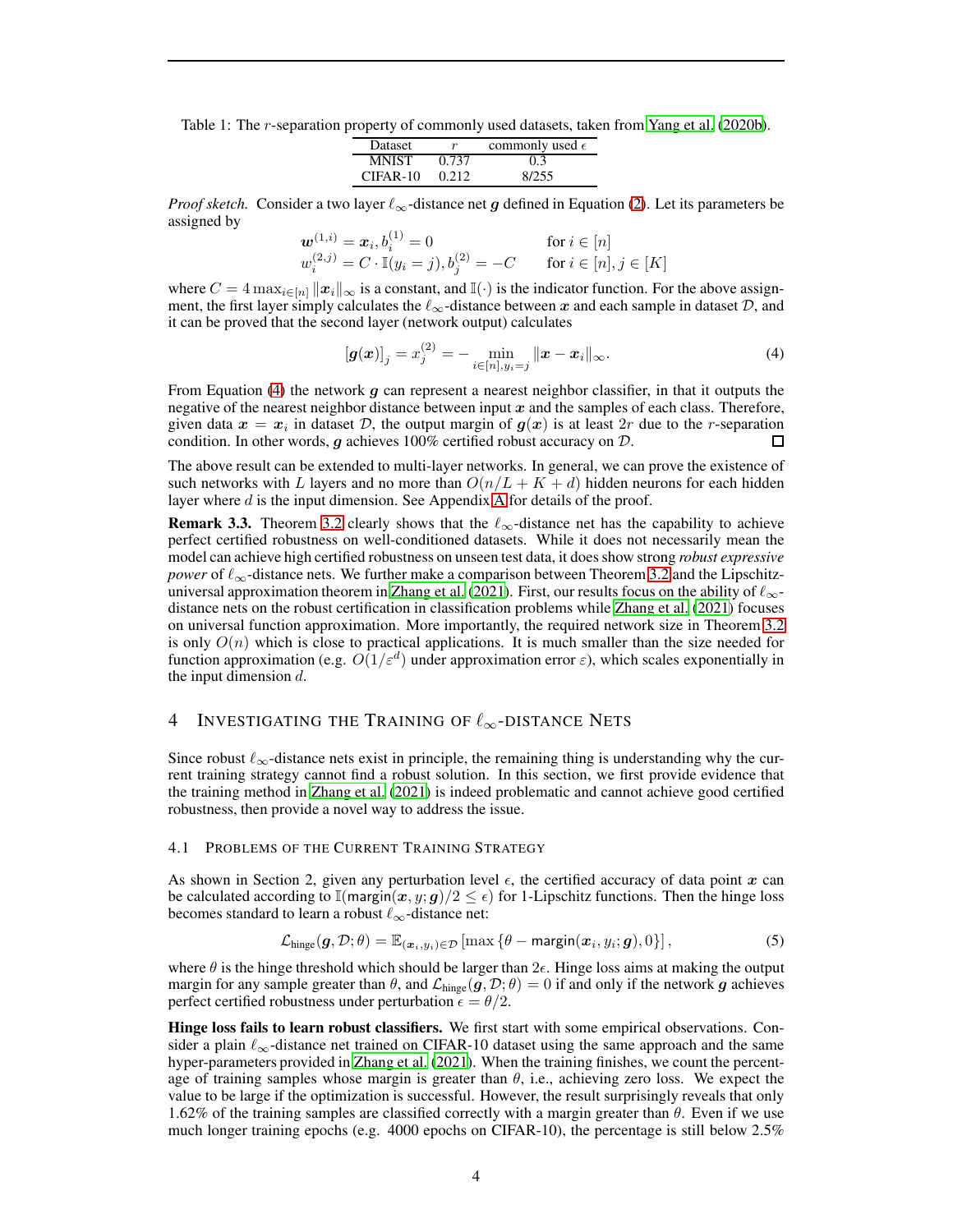

<span id="page-4-0"></span>Figure 1: Experiments of  $\ell_{\infty}$ -distance net training on CIFAR-10 dataset using the hinge loss function. Training details can be found in Section [5.1.](#page-6-0) (a) The percentage of training samples with output margin greater than  $\theta$  throughout training. We use very long training epochs, and the final percentage is still below 2.5%. The dashed lines indicate different p values of  $\ell_p$ -distance neurons. (b) The certified accuracy on training dataset and test dataset respectively, trained using different hinge threshold  $\theta$ . Training gets worse when  $\theta \leq 6\epsilon$ .

(see Figure  $1(a)$ ). Thus we conclude that hinge loss fails to optimize well for most of the training samples.

Since the output margins of the vast majority of training samples are less than  $\theta$ , the loss approximately degenerates to a linear function without the maximum operation:

$$
\mathcal{L}_{\text{hinge}}(\boldsymbol{g}, \mathcal{D}; \theta) \approx \widetilde{\mathcal{L}}_{\text{hinge}}(\boldsymbol{g}, \mathcal{D}; \theta) = \mathbb{E}_{(\boldsymbol{x}_i, y_i) \in \mathcal{D}} \left[ \theta - \text{margin}(\boldsymbol{x}_i, y_i; \boldsymbol{g}) \right] \n= \theta - \mathbb{E}_{(\boldsymbol{x}_i, y_i) \in \mathcal{D}} \left[ \text{margin}(\boldsymbol{x}_i, y_i; \boldsymbol{g}) \right],
$$
\n(6)

where θ becomes irrelevant, and training becomes to optimize *the average margin over the dataset* regardless of the allowed perturbation  $\epsilon$  which is definitely problematic.

After checking the hyper-parameters used in [Zhang et al.](#page-11-0) [\(2021\)](#page-11-0), we find that the hinge threshold  $\theta$ is set to 80/255, which is *much larger* than the perturbation level  $\epsilon = 8/255$ . This partly explains the above degeneration phenomenon, but it is still unclear why such a large value has to be taken. We then conduct experiments to see the performance with different chosen hinge thresholds  $\theta$ . The results are illustrated in Figure [1\(](#page-4-0)b). As we can see, a smaller hinge threshold not only reduces certified test accuracy but even makes *training* worse.

Why does this happen? We find that the reason for the loss degeneration stems from the  $\ell_p$ relaxation used in training. While  $\ell_p$ -relaxation alleviates the sparse gradient problem, it destroys the Lipschitz property of the  $\ell_{\infty}$ -distance neuron, as stated in Proposition [4.1:](#page-4-1)

<span id="page-4-1"></span>**Proposition 4.1.** A layer constructed using  $\ell_p$ -distance neurons

$$
u_p(\boldsymbol{x},\{\boldsymbol{w},b\})=\|\boldsymbol{x}-\boldsymbol{w}\|_p+b
$$

*is* d <sup>1</sup>/p *Lipschitz with respect to* ℓ∞*-norm, where* d *is the dimension of* x*. Thus by composition, an* L layer  $\ell_p$ -distance net is  $d^{L/p}$  Lipschitz with respect to  $\ell_{\infty}$ -norm.

[Zhang et al. \(2021\)](#page-11-0) uses a small  $p$  in the beginning and increases its value gradually during training. From Proposition [4.1,](#page-4-1) the Lipschitz constant of the smoothed network can be significantly large<sup>[2](#page-4-2)</sup> at the early training stage. Note that the robust certification  $\mathbb{I}(\text{margin}(x, y; g)/2 \leq \epsilon)$  holds for 1-Lipschitz functions. When the Lipschitz constant is large, even if the margin of a data point passes the threshold, the data point can still lie near to classification boundary. This makes the training using hinge loss ineffective at the early stage and converge to a wrong solution far from the real optima. We argue that the early-stage training is important as when  $p$  rises to a large value, the optimization becomes intrinsically difficult to push the parameters back to the correct solution due to sparse gradients.

<span id="page-4-2"></span><sup>&</sup>lt;sup>2</sup>For a 6-layer  $\ell_p$ -distance net ( $p = 8$ ) with hidden size 5120 used in [Zhang et al. \(2021\)](#page-11-0), Proposition [4.1](#page-4-1) approximately gives a Lipschitz constant of 568. We also run experiments to validate such upper bound is relatively tight. See Appendix [C](#page-16-0) for more details.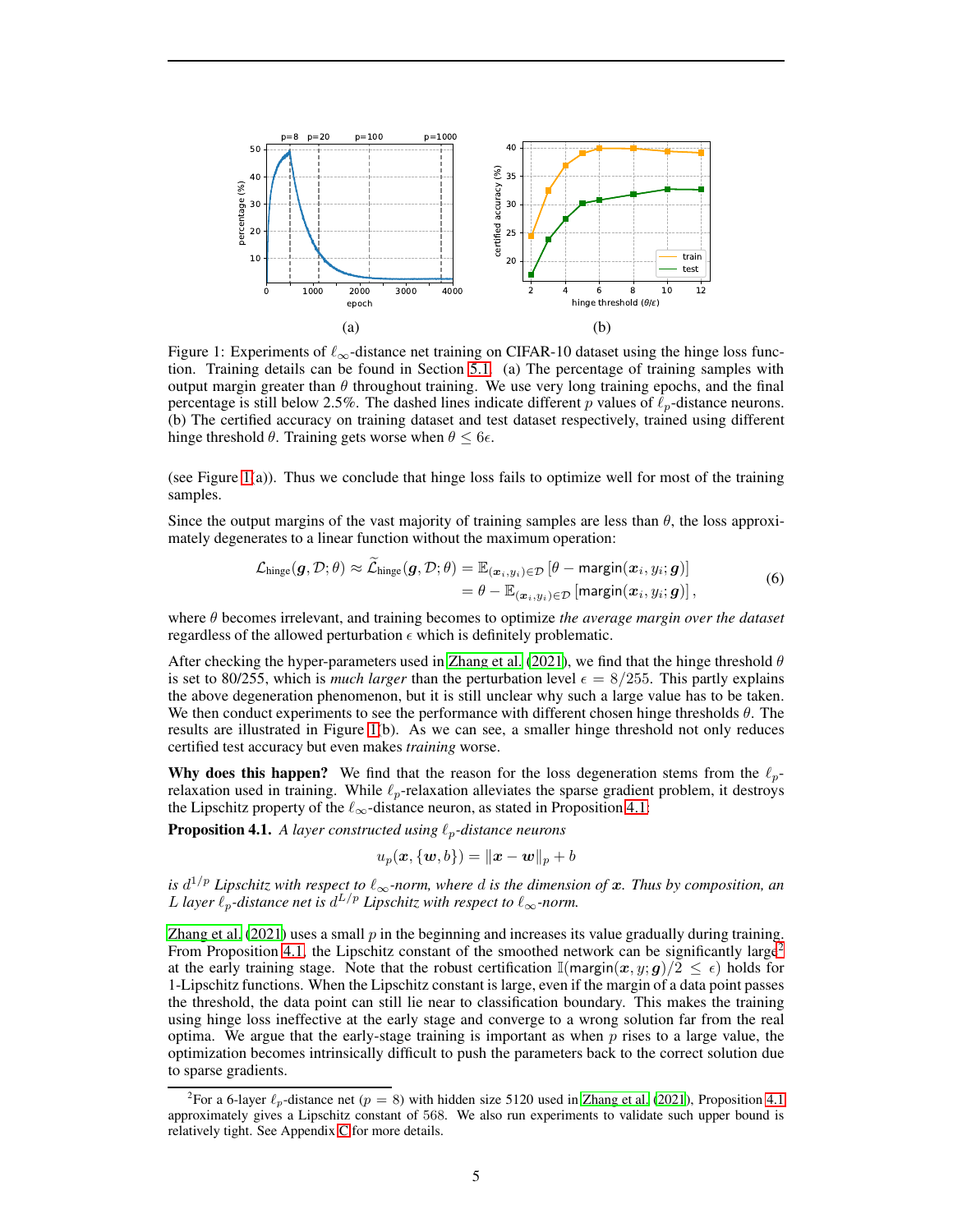Such argument can be verified from Figure [1\(](#page-4-0)a), in which we plot the percentage of training samples with margins greater than  $\theta$  throughout a long training process. After p starts to rise, the margin decreases drastically, and the percentage sharply drops and never increases again during the whole  $\ell_p$ -relaxation procedure. It is also clear why the value of  $\theta$  must be chosen to be much larger than  $2\epsilon$ . For small  $\theta$ , the margin optimization becomes insufficient at early training stages when the Lipschitz constant is exponentially large, leading to worse performance *even on the training dataset*.

#### 4.2 OUR SOLUTION

In the previous section, we can see that the hinge loss and the  $\ell_p$ -relaxation are incompatible. As the  $\ell_p$ -relaxation is essential to overcome the sparse gradient problem, we focus on developing better loss functions. We show in this section that a simple change of the objective function can address the above problem, leading to non-trivial improvements.

We approach the issue by investigating the commonly used cross-entropy loss. For conventional non-Lipschitz networks, cross-entropy loss aims at increasing the logit of the true class while decreasing the other logits as much as possible, therefore enlarges the output margin without a threshold constraint. This is particularly helpful for training  $\ell_p$ -distance nets with small p when the Lipschitz constant is large. However, cross-entropy loss only coarsely enlarges the margin, rather than exactly optimizing the surrogate of certified accuracy  $\mathbb{I}$ (margin $(x, y; g)/2 \leq \epsilon$ ) when the model is almost 1-Lipschitz. Therefore we seek to combine cross-entropy loss and hinge loss and obtain the following objective function:

<span id="page-5-0"></span>
$$
\mathcal{L}(\boldsymbol{g}, \mathcal{D}; \theta) = \mathbb{E}_{(\boldsymbol{x}_i, y_i) \in \mathcal{D}} \left[ \underbrace{\lambda \ell_{CE}(s \cdot \boldsymbol{g}(\boldsymbol{x}_i), y_i)}_{\text{scaled cross-entropy loss}} + \underbrace{\min \{ \ell_{\text{hinge}}(\boldsymbol{g}(\boldsymbol{x}_i)/2\theta, y_i), 1 \}}_{\text{clipped hinge loss}} \right]
$$
(7)

where  $\ell_{CE}(z, y) = \log(\sum_i \exp(z_i)) - z_y$  and  $\ell_{hinge}(z, y) = \max\{\max_{i \neq y} z_i - z_y + 1, 0\}$ . We now make further explanations about each term in Equation [\(7\)](#page-5-0).

**Scaled cross-entropy loss**  $\ell_{CE}(s \cdot g(x_i), y_i)$ . The cross-entropy loss is invariant to the shift operation (adding a constant to each output logit) but not scaling. For conventional networks, the output logits are produced through the last linear layer, and the scaling factor can be implicitly learned in the parameters of the linear layer during optimization. However,  $\ell_{\infty}$ -distance net is strictly 1-Lipschitz and does not have any scaling operation. We thus introduce a learnable scalar (temperature) s that multiplies the network output  $g(x_i)$  before taking cross-entropy loss. We simply initialize it to be 1.

Clipped hinge loss  $\min\{\ell_{\text{hinge}}(g(x_i)/2\theta, y_i), 1\}$ . Unlike the standard hinge loss, the clipped version plateaus if the output margin is negative (i.e., misclassified). The reason for applying such a loss function is two-fold. (i) Since we have already used cross-entropy loss for classification, hinge loss does not need to focus on wrongly classified samples. In fact, the gradient of hinge loss w.r.t. output logit is discontinuous, sparse (only two non-zero elements), and does not make full use of the information provided by the logit, making the model harder to optimize comparing to cross-entropy loss. (ii) The clipped hinge loss is a better surrogate for 0-1 robust error  $\mathbb{I}(\text{margin}(x, y; \textbf{g})/2 \leq \epsilon)$ . It is closer to our goal and thus more likely to achieve better certified accuracy. Finally, due to the presence of cross-entropy loss, we will show in Section [5.3](#page-6-1) that the hinge threshold  $\theta$  can be set to a much smaller value unlike Figure [1\(](#page-4-0)b), which thus avoids optimizing the average margin.

The weight coefficient  $\lambda$ . The coefficient  $\lambda$  in loss [\(7\)](#page-5-0) plays a role in the trade-off between crossentropy and hinge loss. It is worth noting that here  $\lambda$  decays from  $\lambda_0$  to zero throughout the process of  $\ell_p$ -relaxation ( $\lambda_0$  is a hyper-parameter). When p is small at the early training stage, we focus more on cross-entropy loss since hinge loss is problematic due to the large Lipschitz constant. After p grows large,  $\lambda$  vanishes, and a surrogate of 0-1 robust error is optimized.

We point out that objective functions similar to [\(7\)](#page-5-0) also appeared in previous literature. In particular, the TRADES loss [\(Zhang et al., 2019a\)](#page-12-0) and MMA loss [\(Ding et al., 2020\)](#page-9-6) are both composed of a mixture of the cross-entropy loss and a form of robust loss. Nevertheless, our approach differs from theirs in at least two aspects. Firstly, the motivation is entirely different. For example, TRADES was proposed based on the theoretical results suggesting robustness may be at odds with accuracy [\(Tsipras et al., 2019\)](#page-11-7), while our training approach is mainly motivated by the optimization issue. Secondly, the implementation is quite different. We use clipped hinge loss to achieve robustness due to its simplicity and uses a decaying  $\lambda$  correlate to p in  $\ell_p$ -relaxation, which is necessary due to the optimization problem in Section [4.1.](#page-3-2)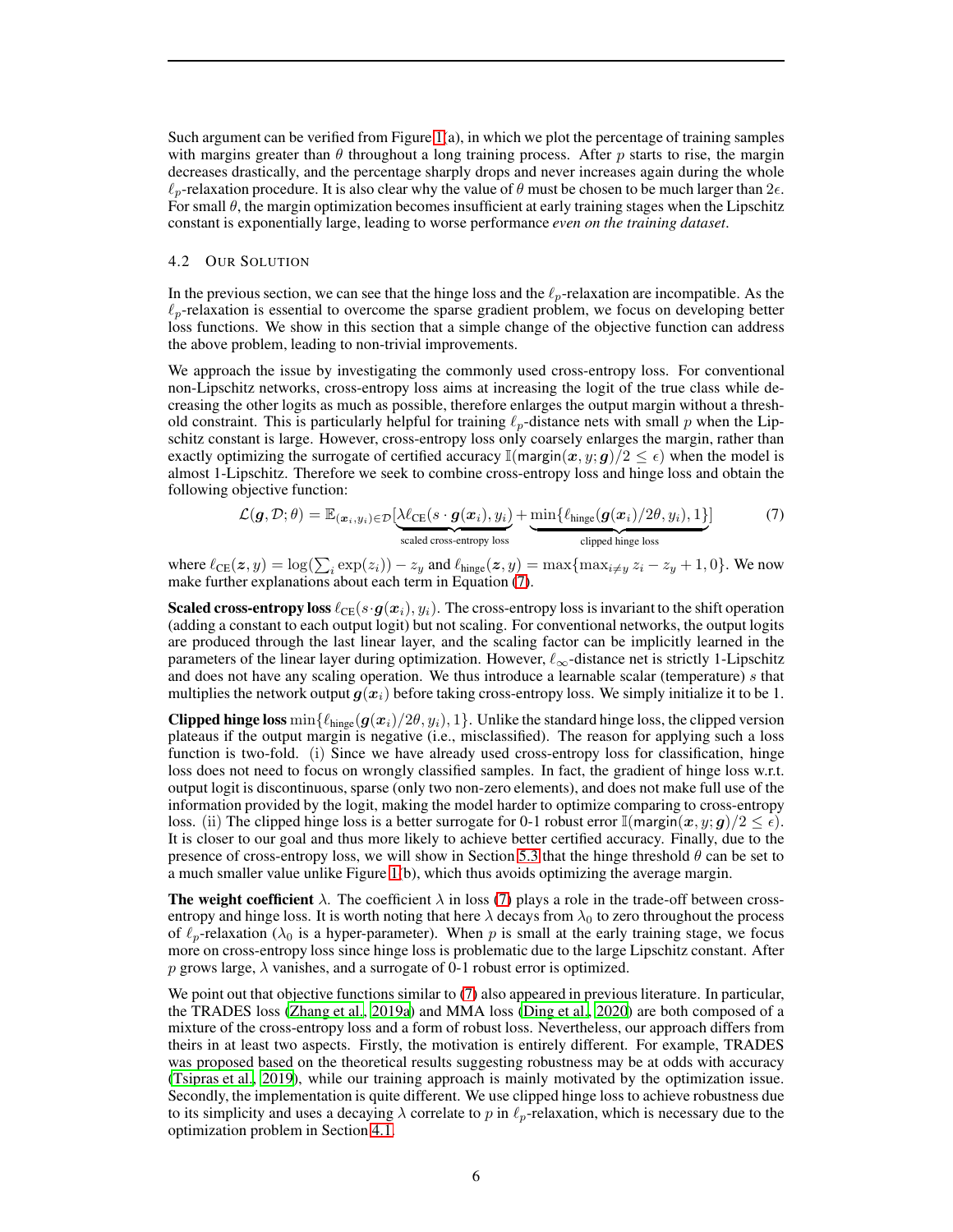# <span id="page-6-0"></span>5 EXPERIMENTS

#### 5.1 EXPERIMENTAL SETTING

In this section, we evaluate the proposed training strategy on benchmark datasets MNIST and CIFAR-10 to show the effectiveness of  $\ell_{\infty}$ -distance net.

Model details. We use exactly the same model as [Zhang et al.](#page-11-0) [\(2021\)](#page-11-0) for a fair comparison. Concretely, we consider the simple fully-connect  $\ell_{\infty}$ -distance nets defined in Equation [\(2\)](#page-1-1). All hidden layers have 5120 neurons. We use a 5-layer network for MNIST and a 6-layer one for CIFAR-10.

Training details. In all experiments, we choose the Adam optimizer with a batch size of 512. The learning rate is set to 0.03 initially and decayed using a simple cosine annealing throughout the whole training process. We use padding and random crop data augmentation for MNIST and CIFAR-10, and also use random horizontal flip for CIFAR-10. The  $\ell_p$ -relaxation starts at  $p = 8$  and ends at  $p = 1000$  with p increasing exponentially. The mixture coefficient  $\lambda$  decays exponentially during the  $\ell_p$ -relaxation process from  $\lambda_0$  to a vanishing value  $\lambda_{end}$ . We do not use further tricks in [Zhang et al. \(2021\)](#page-11-0), e.g. the  $\ell_p$  weight decay or a warmup over perturbation  $\epsilon$ , to keep our training clean and simple. The dataset dependent hyper-parameters, including  $\theta$ ,  $\lambda_0$ ,  $\lambda_{end}$  and the number of epochs  $T$ , can be found in Appendix [B.](#page-15-0) All experiments are run for 8 times on a single NVIDIA Tesla-V100 GPU, and the median of the performance number is reported.

Evaluation. We test the robustness of the trained models under  $\epsilon$ -bounded  $\ell_{\infty}$ -norm perturbations. Following the common practice [\(Madry et al.](#page-10-0), [2017](#page-10-0)), we mainly use  $\epsilon = 0.3$  for MNIST dataset and 8/255 for CIFAR-10 dataset. We also provide results under other perturbation magnitudes, e.g.  $\epsilon = 0.1$  for MNIST and  $\epsilon = 2/255$ ,  $\epsilon = 16/255$  for CIFAR-10. We first evaluate the robust test accuracy under the Projected Gradient Descent (PGD) attack [\(Madry et al.](#page-10-0), [2017\)](#page-10-0). The number of iterations of the PGD attack is set to a large number of 100. We then calculate the certified robust accuracy based on the output margin.

## 5.2 EXPERIMENTAL RESULTS

Results are presented in Table [2.](#page-7-0) For each method in the table, we report the clean test accuracy without perturbation (denoted as Clean), the robust test accuracy under PGD attack (denoted as PGD), and the certified robust test accuracy (denoted as Certified). We do not compare with randomized smoothing, as it provides probabilistic certified guarantee and only works for very small  $\epsilon$ (e.g.  $\epsilon = 2/255$  for CIFAR-10) according to [Salman et al. \(2019a](#page-10-3)).

**Comparing with [Zhang et al.](#page-11-0) [\(2021\)](#page-11-0).** It can be seen that for all perturbation levels  $\epsilon$  and datasets, our proposed training strategy improves the performance of  $\ell_{\infty}$ -distance nets. In particular, we boost the certified accuracy on CIFAR-10 from 33.30% to 40.06% under  $\epsilon = 8/255$ , and from 19.28% to 29.04% under a larger  $\epsilon = 16/255$ . Note that we use exactly the same architecture as [Zhang et al.](#page-11-0) [\(2021\)](#page-11-0), and a larger network with better architecture may further improve the results. Another observation from Table [2](#page-7-0) is that the improvement of our proposed training strategy gets more prominent with the increase of  $\epsilon$ . This is consistent with our finding in Section [4.1,](#page-3-2) in that the optimization is particularly insufficient for large  $\epsilon$  using hinge loss, and in this case adding crossentropy loss can significantly alleviate such problem.

Comparing with other certification methods. For most settings in Table [2,](#page-7-0) our results establish new state-of-the-arts over previous baselines, despite we use the margin-based certification which is much simpler. The gap is most noticeable for  $\epsilon = 8/255$  on CIFAR-10, where we surpass recent relaxation-based approaches by more than 5 points [\(Shi et al.](#page-10-4), [2021;](#page-10-4) [Lyu et al.](#page-10-5), [2021\)](#page-10-5). It can also be observed that  $\ell_{\infty}$ -distance net is most suitable for the case when  $\ell_{\infty}$  perturbation is relatively large. This is not surprising since Lipschitz property is well exhibited in this case. If  $\epsilon$  is vanishing small, the advantage of the Lipschitz property will not be well-exploited and  $\ell_{\infty}$ -distance net will face more optimization and generalization problems compared with conventional networks.

#### <span id="page-6-1"></span>5.3 INVESTIGATING THE PROPOSED TRAINING STRATEGY

We finally demonstrate by experiments that the proposed training strategy indeed addresses the optimization problem in Section [4.1.](#page-3-2) We first trace the output margin of the training samples throughout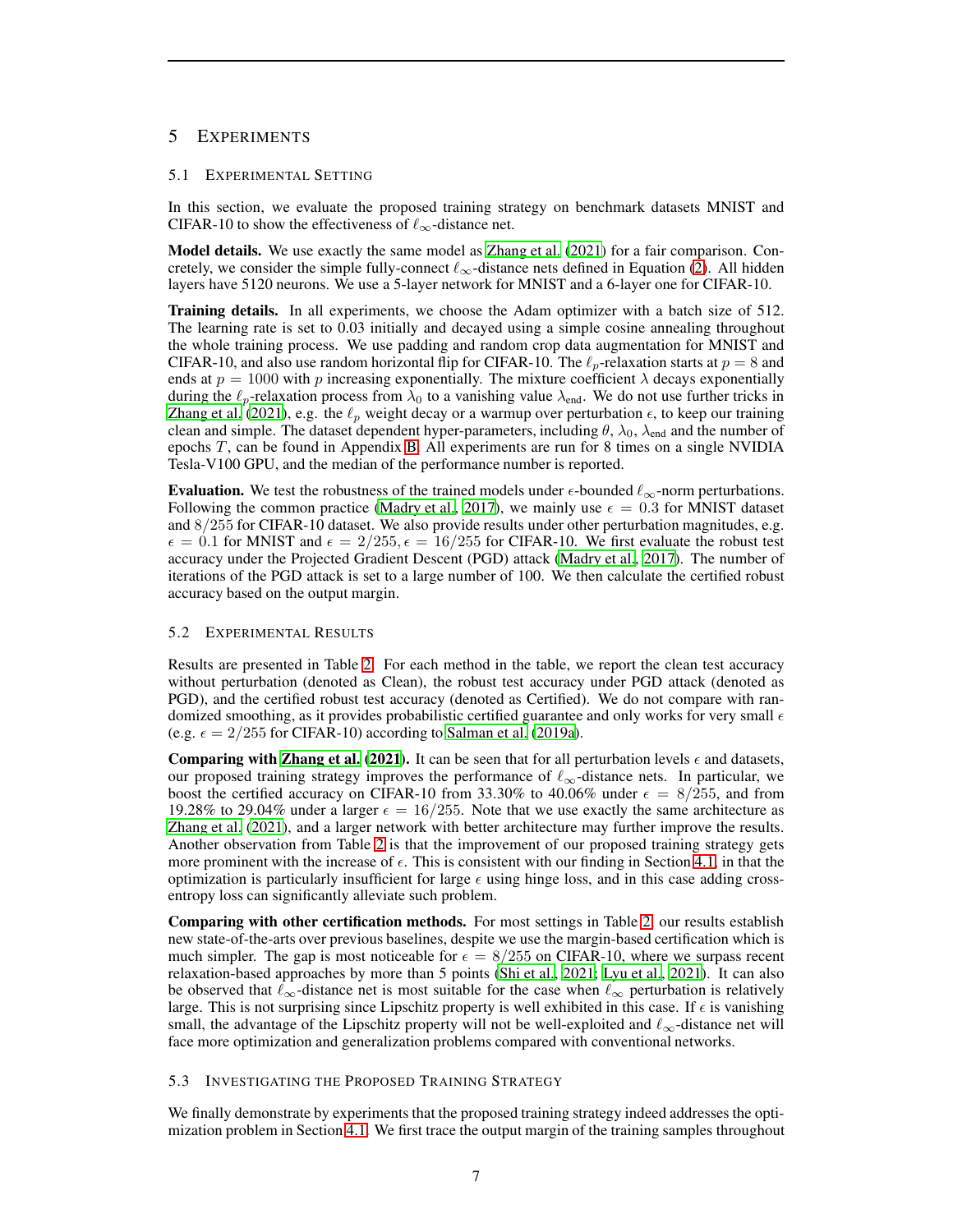| Dataset      | $\epsilon$ | Method                                     | Reference               | Clean | PGD                | Certified |
|--------------|------------|--------------------------------------------|-------------------------|-------|--------------------|-----------|
|              | 0.1        | $\overline{CAP}$                           | (Wong et al., 2018)     | 98.92 |                    | 96.33     |
|              |            | $IBP^*$                                    | (Gowal et al., 2018)    | 98.92 | 97.98              | 97.25     |
|              |            | <b>CROWN-IBP</b>                           | (Zhang et al., 2020)    | 98.83 | 98.19              | 97.76     |
|              |            | <b>CROWN-IBP</b>                           | (Shi et al., 2021)      | 98.84 |                    | 97.95     |
|              |            | $\ell_{\infty}$ -distance Net <sup>†</sup> | (Zhang et al., $2021$ ) | 98.66 | $97.79^{\ddagger}$ | 97.70     |
|              |            | $\ell_{\infty}$ -distance Net              | This paper              | 98.93 | 98.03              | 97.95     |
| <b>MNIST</b> | 0.3        | $IBP^*$                                    | (Gowal et al., $2018$ ) | 97.88 | 93.22              | 91.79     |
|              |            | <b>CROWN-IBP</b>                           | (Zhang et al., 2020)    | 98.18 | 93.95              | 92.98     |
|              |            | <b>CROWN-IBP</b>                           | (Shi et al., 2021)      | 97.67 |                    | 93.10     |
|              |            | $\ell_{\infty}$ -distance Net+MLP          | (Zhang et al., 2021)    | 98.56 | $95.28^{\ddagger}$ | 93.09     |
|              |            | $\ell_{\infty}$ -distance Net              | (Zhang et al., 2021)    | 98.54 | $94.71^{\ddagger}$ | 92.64     |
|              |            | $\ell_{\infty}$ -distance Net              | This paper              | 98.56 | 94.73              | 93.20     |
|              | 2/255      | CAP                                        | (Wong et al., 2018)     | 68.28 |                    | 53.89     |
|              |            | $IBP^*$                                    | (Gowal et al., 2018)    | 61.46 | 50.28              | 44.79     |
|              |            | <b>CROWN-IBP</b>                           | (Zhang et al., 2020)    | 71.52 | 59.72              | 53.97     |
|              |            | <b>CROWN-IBP</b>                           | (Shi et al., 2021)      | 66.84 |                    | 52.85     |
|              |            | $\ell_{\infty}$ -distance Net <sup>†</sup> | (Zhang et al., 2021)    | 60.33 | $51.45^{\ddagger}$ | 50.94     |
|              |            | $\ell_{\infty}$ -distance Net              | This paper              | 60.61 | 54.28              | 54.12     |
|              | 8/255      | $IBP*$                                     | (Gowal et al., 2018)    | 50.99 | 31.27              | 29.19     |
|              |            | <b>CROWN-IBP</b><br>(Zhang et al., 2020)   |                         | 45.98 | 34.58              | 33.06     |
|              |            | <b>CROWN-IBP</b>                           | (Xu et al., 2020)       | 46.29 | 35.69              | 33.38     |
| CIFAR-10     |            | <b>CROWN-IBP</b>                           | (Shi et al., 2021)      | 48.94 |                    | 34.97     |
|              |            | <b>CROWN-LBP</b>                           | (Lyu et al., 2021)      | 48.06 | 37.95              | 34.92     |
|              |            | $\ell_{\infty}$ -distance Net+MLP          | (Zhang et al., 2021)    | 50.80 | $37.06^{\ddagger}$ | 35.42     |
|              |            | $\ell_{\infty}$ -distance Net              | (Zhang et al., 2021)    | 56.80 | $37.46^{\ddagger}$ | 33.30     |
|              |            | $\ell_{\infty}$ -distance Net              | This paper              | 54.30 | 41.84              | 40.06     |
|              | 16/255     | $IBP*$                                     | (Gowal et al., 2018)    | 31.03 | 23.34              | 21.88     |
|              |            | <b>CROWN-IBP</b>                           | (Zhang et al., 2020)    | 33.94 | 24.77              | 23.20     |
|              |            | <b>CROWN-IBP</b>                           | (Shi et al., 2021)      | 36.65 |                    | 24.48     |
|              |            | $\ell_{\infty}$ -distance Net <sup>†</sup> | (Zhang et al., 2021)    | 55.05 | $26.02^{\ddagger}$ | 19.28     |
|              |            | $\ell_{\infty}$ -distance Net              | This paper              | 48.50 | 32.73              | 29.04     |

<span id="page-7-0"></span>Table 2: Comparison of our results with existing methods.

<sup>∗</sup> The IBP results are obtained from [Zhang et al. \(2020\)](#page-12-1).

† These results are obtained by running the code in the authors' github. See Appendix [B](#page-15-0) for details.

‡ The number of PGD steps is chosen as 20 in [Zhang et al. \(2021\)](#page-11-0).



<span id="page-7-1"></span>Figure 2: Experiments of  $\ell_{\infty}$ -distance net training on CIFAR-10 dataset ( $\epsilon = 8/255$ ) using the proposed objective function [\(7\)](#page-5-0). (a) The percentage of training samples with output margin greater than  $\theta$  (blue), less than 0 (orange), or between 0 and  $\theta$  (green) throughout training. The dashed lines indicate different p values of  $\ell_p$ -relaxation. (b) The final performance of the trained network using different hinge threshold  $\theta$ .

training on CIFAR-10 dataset ( $\epsilon = 8/255$ ), and plot the percentage of samples with a margin greater than  $\theta$ , less than 0, or between 0 and  $\theta$  in Figure [2\(](#page-7-1)a). It can be seen that the percentage of samples with a margin between 0 and  $\theta$  is always below 50%, therefore the loss does not degenerate in the whole training process. We then demonstrate in Figure [2\(](#page-7-1)b) that the accuracy curve regarding different choices of hinge threshold  $\theta$  is well-behaved compared with Figure [1\(](#page-4-0)b). In particular, the best  $\theta$ that maximizes the certified accuracy on training dataset approaches  $2\epsilon$  (while for original hinge loss the value is  $6\epsilon$ ). The peak certified accuracy on training dataset also improves by 10 points (see blue lines in Figure [1\(](#page-4-0)b) and [2\(](#page-7-1)b)). All evidence clearly demonstrates the effectiveness of the proposed training strategy.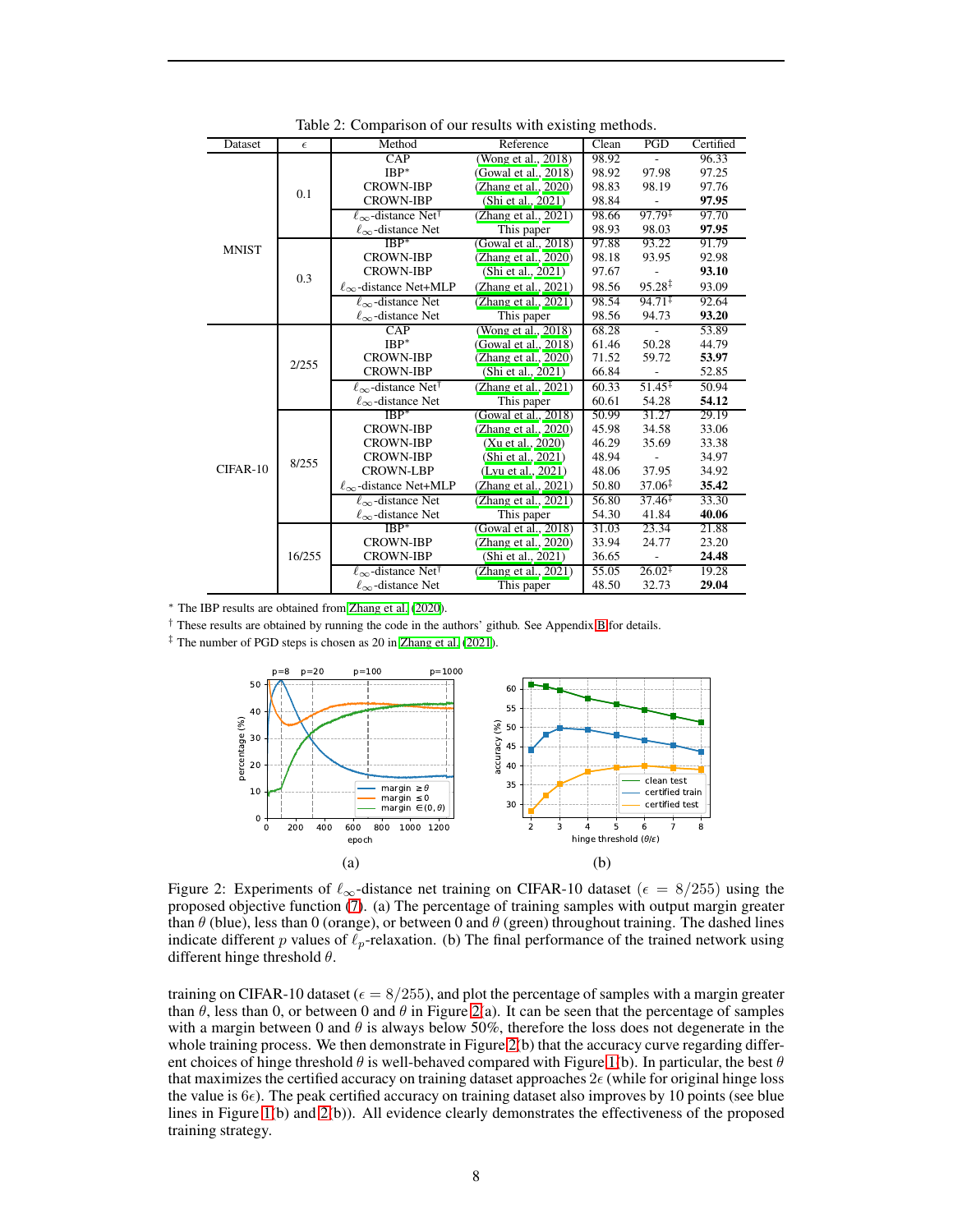# 6 RELATED WORK

Existing approaches mainly fall into two categories: adversarial training and certified defenses.

Adversarial training. Adversarial training methods first leverage attack algorithms to generate adversarial examples of the inputs on the fly, then update the model's parameters using these perturbed inputs together with the original labels [\(Goodfellow et al., 2014;](#page-9-1) [Kurakin et al., 2016;](#page-10-6) [Madry et al.,](#page-10-0) [2017\)](#page-10-0). In particular, [Madry et al. \(2017](#page-10-0)) suggested using Projected Gradient Descent (PGD) as the universal attacker to find a perturbation that maximizes the standard cross-entropy loss, which achieves decent empirical robustness. Some recent works considered other training objectives that combine cross-entropy loss and a carefully designed robust surrogate loss [\(Zhang et al.](#page-12-0), [2019a](#page-12-0); [Ding et al., 2020;](#page-9-6) [Wang et al.](#page-11-10), [2020\)](#page-11-10), which show similarities to this paper. However, all methods above are evaluated empirically using first-order attacks such as PGD, and there is no formal guarantee whether the learned model is truly robust. This motivates researchers to study a new type of method called certified defenses, in which the prediction is guaranteed to remain the same under all allowed perturbations, thus provably resists against all potential attacks.

Relaxation-based certified defenses. These methods adopt convex relaxation to calculate a convex region containing all possible network outputs for a given input under perturbation [\(Wong & Kolter,](#page-11-4) [2018;](#page-11-4) [Wong et al., 2018;](#page-11-8) [Dvijotham et al., 2018;](#page-9-7) [2020](#page-9-8); [Raghunathan et al., 2018;](#page-10-7) [Weng et al.,](#page-11-11) [2018;](#page-11-11) [Singh et al., 2018;](#page-10-8) [Mirman et al., 2018;](#page-10-1) [Gehr et al.](#page-9-9), [2018;](#page-9-9) [Wang et al.](#page-11-12), [2018;](#page-11-12) [Gowal et al.,](#page-10-2) [2018;](#page-10-2) [Zhang et al., 2018;](#page-12-2) [2020](#page-12-1); [Xiao et al., 2019;](#page-11-13) [Croce et al., 2019](#page-9-10); [Balunovic & Vechev](#page-9-11), [2020](#page-9-11); [Lee et al., 2020;](#page-10-9) [Xu et al.](#page-11-9), [2020](#page-11-9); [Lyu et al., 2021;](#page-10-5) [Shi et al.](#page-10-4), [2021\)](#page-10-4). If all points in this region correspond to the correct prediction, then the network is provably robust. However, the relaxation procedure is usually complicated and computationally expensive. Furthermore, [Salman et al.](#page-10-10) [\(2019b\)](#page-10-10) indicated that there might be an inherent barrier to tight relaxation for a large class of convex relaxation approaches. This is also reflected in experiments, where the trained model often suffers from severe accuracy drop even on training data.

Randomized smoothing for certified robustness. Randomized smoothing provides another way to calculate a probabilistic certification under  $\ell_2$  perturbations [\(Lecuyer et al.](#page-10-11), [2019](#page-10-12); [Li et al.](#page-10-12), 2019; [Cohen et al., 2019;](#page-9-5) [Salman et al.](#page-10-3), [2019a;](#page-10-3) [Zhai et al.](#page-11-5), [2020;](#page-11-5) [Jeong & Shin](#page-10-13), [2020\)](#page-10-13). For any classifier, if a Gaussian random noise is added to the input, the resulting "smoothed" classifier then possesses a certified guarantee under  $\ell_2$  perturbations. Randomized smoothing has been scaled up to ImageNet and achieves state-of-the-art certified accuracy for  $\ell_2$  perturbations. However, recent studies implies that it cannot achieve nontrivial certified accuracy for  $\ell_p$  perturbations under  $\epsilon = \Omega(d^{1/p-1/2})$  when  $p > 2$  which depends on the input dimension d [\(Yang et al.](#page-11-14), [2020a;](#page-11-14) [Blum et al., 2020;](#page-9-12) [Kumar et al.,](#page-10-14) [2020\)](#page-10-14). Therefore it is not suitable for  $\ell_{\infty}$  perturbation scenario if  $\epsilon$  is not very small.

Lipschitz networks. An even simpler way for certified robustness is to use Lipschitz networks, which directly possess margin-based certification. Earlier works in this area mainly regard the Lipschitz property as a kind of regularization and penalize (or constrain) the Lipschitz constant of a conventional ReLU network based on the spectral norms of its weight matrices [\(Cisse et al., 2017;](#page-9-13) [Yoshida & Miyato, 2017;](#page-11-15) [Gouk et al.](#page-9-14), [2018;](#page-9-14) [Tsuzuku et al., 2018;](#page-11-16) [Farnia et al.,](#page-9-15) [2019;](#page-9-15) [Qian & Wegman](#page-10-15), [2019;](#page-10-15) [Pauli et al.](#page-10-16), [2021\)](#page-10-16). However, these methods either can not provide certified guarantees or provide a vanishing small certified radius. [Anil et al.](#page-9-16) [\(2019\)](#page-9-16) figured out that current Lipschitz networks intrinsically lack expressivity to some simple Lipschitz functions, and designed the first Lipschitz-universal approximator called GroupSort network. [Leino et al.](#page-10-17) [\(2021\)](#page-10-17) achieved the state-of-the-art certified robustness using GroupSort network under  $\ell_2$  perturbations. However, none of these approaches above can provide good certified results for  $\ell_{\infty}$  robustness. The most relevant work to this paper is [Zhang et al. \(2021\)](#page-11-0), in which the author designed a novel Lipschitz network with respect to  $\ell_{\infty}$ -norm. We show such architecture can establish new state-of-the-art results in the  $\ell_{\infty}$  perturbation scenario.

# 7 CONCLUSION

In this paper, we demonstrate that a simple  $\ell_{\infty}$ -distance net suffices for good certified robustness from both theoretical and experimental perspectives. The results show a large gain over previous certification approaches. We hope this work can make promising the study of  $\ell_{\infty}$ -distance net, and more generally, the global Lipschitz architectures for certified robustness.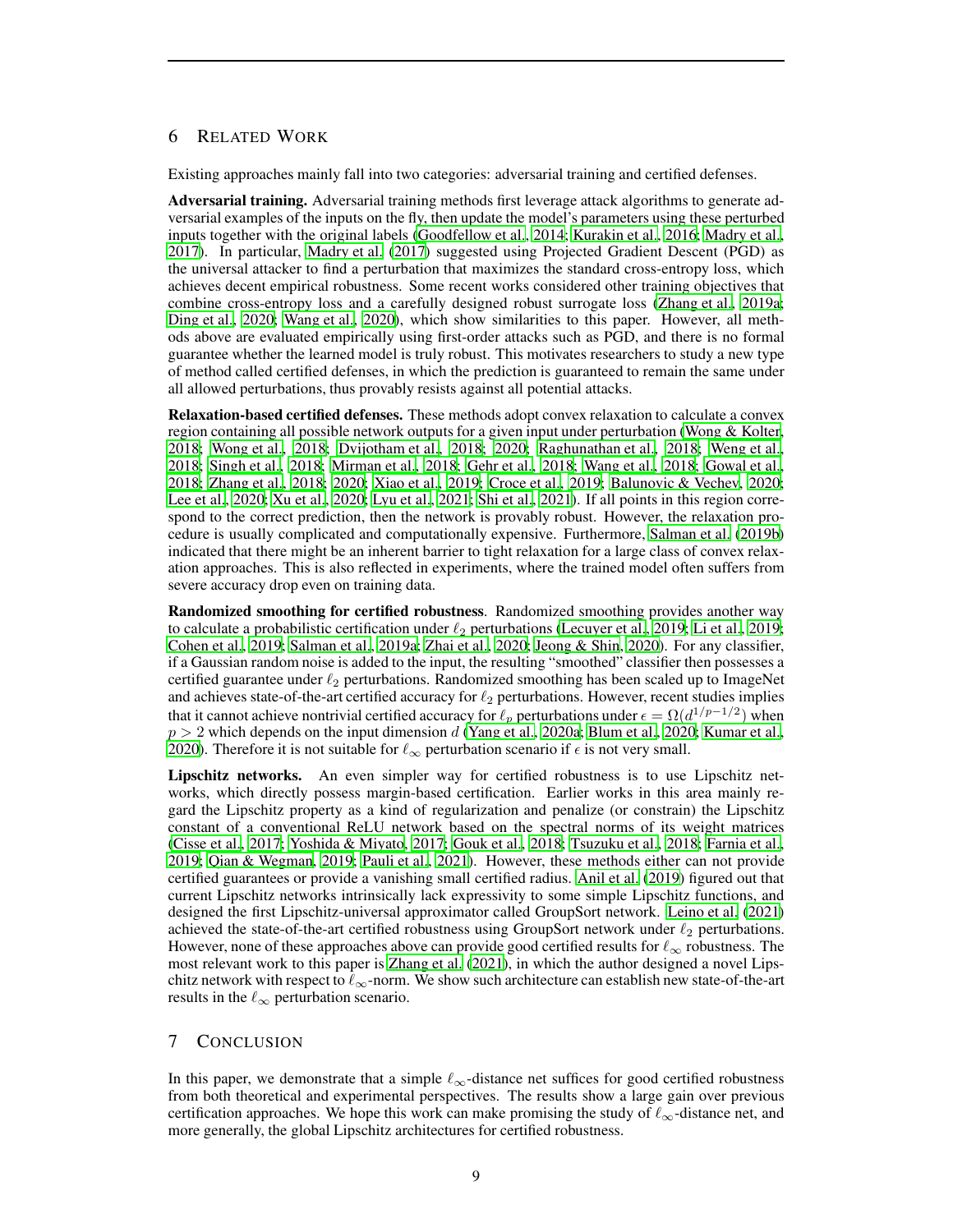## **REFERENCES**

- <span id="page-9-16"></span>Cem Anil, James Lucas, and Roger Grosse. Sorting out lipschitz function approximation. In *International Conference on Machine Learning*, pp. 291–301, 2019.
- <span id="page-9-3"></span>Anish Athalye, Nicholas Carlini, and David Wagner. Obfuscated gradients give a false sense of security: Circumventing defenses to adversarial examples. In *International conference on machine learning*, pp. 274–283. PMLR, 2018.
- <span id="page-9-11"></span>Mislav Balunovic and Martin Vechev. Adversarial training and provable defenses: Bridging the gap. In *International Conference on Learning Representations*, 2020.
- <span id="page-9-0"></span>Battista Biggio, Igino Corona, Davide Maiorca, Blaine Nelson, Nedim Šrndić, Pavel Laskov, Giorgio Giacinto, and Fabio Roli. Evasion attacks against machine learning at test time. In *Joint European conference on machine learning and knowledge discovery in databases*, pp. 387–402. Springer, 2013.
- <span id="page-9-12"></span>Avrim Blum, Travis Dick, Naren Manoj, and Hongyang Zhang. Random smoothing might be unable to certify  $\ell_{\infty}$  robustness for high-dimensional images, 2020.
- <span id="page-9-2"></span>Nicholas Carlini and David Wagner. Adversarial examples are not easily detected: Bypassing ten detection methods. In *Proceedings of the 10th ACM workshop on artificial intelligence and security*, pp. 3–14, 2017.
- <span id="page-9-13"></span>Moustapha Cisse, Piotr Bojanowski, Edouard Grave, Yann Dauphin, and Nicolas Usunier. Parseval networks: Improving robustness to adversarial examples. In *International Conference on Machine Learning*, pp. 854–863, 2017.
- <span id="page-9-5"></span>Jeremy Cohen, Elan Rosenfeld, and Zico Kolter. Certified adversarial robustness via randomized smoothing. In *International Conference on Machine Learning*, pp. 1310–1320. PMLR, 2019.
- <span id="page-9-4"></span>Francesco Croce and Matthias Hein. Reliable evaluation of adversarial robustness with an ensemble of diverse parameter-free attacks. In *International conference on machine learning*, pp. 2206– 2216. PMLR, 2020.
- <span id="page-9-10"></span>Francesco Croce, Maksym Andriushchenko, and Matthias Hein. Provable robustness of relu networks via maximization of linear regions. In *the 22nd International Conference on Artificial Intelligence and Statistics*, pp. 2057–2066. PMLR, 2019.
- <span id="page-9-6"></span>Gavin Weiguang Ding, Yash Sharma, Kry Yik Chau Lui, and Ruitong Huang. Mma training: Direct input space margin maximization through adversarial training. In *International Conference on Learning Representations*, 2020.
- <span id="page-9-7"></span>Krishnamurthy Dvijotham, Robert Stanforth, Sven Gowal, Timothy Mann, and Pushmeet Kohli. A dual approach to scalable verification of deep networks, 2018.
- <span id="page-9-8"></span>Krishnamurthy Dj Dvijotham, Robert Stanforth, Sven Gowal, Chongli Qin, Soham De, and Pushmeet Kohli. Efficient neural network verification with exactness characterization. In *Uncertainty in Artificial Intelligence*, pp. 497–507. PMLR, 2020.
- <span id="page-9-15"></span>Farzan Farnia, Jesse Zhang, and David Tse. Generalizable adversarial training via spectral normalization. In *International Conference on Learning Representations*, 2019.
- <span id="page-9-9"></span>Timon Gehr, Matthew Mirman, Dana Drachsler-Cohen, Petar Tsankov, Swarat Chaudhuri, and Martin Vechev. Ai2: Safety and robustness certification of neural networks with abstract interpretation. In *2018 IEEE Symposium on Security and Privacy (SP)*, pp. 3–18. IEEE, 2018.
- <span id="page-9-1"></span>Ian J Goodfellow, Jonathon Shlens, and Christian Szegedy. Explaining and harnessing adversarial examples. *arXiv preprint arXiv:1412.6572*, 2014.
- <span id="page-9-14"></span>Henry Gouk, Eibe Frank, Bernhard Pfahringer, and Michael Cree. Regularisation of neural networks by enforcing lipschitz continuity. *arXiv preprint arXiv:1804.04368*, 2018.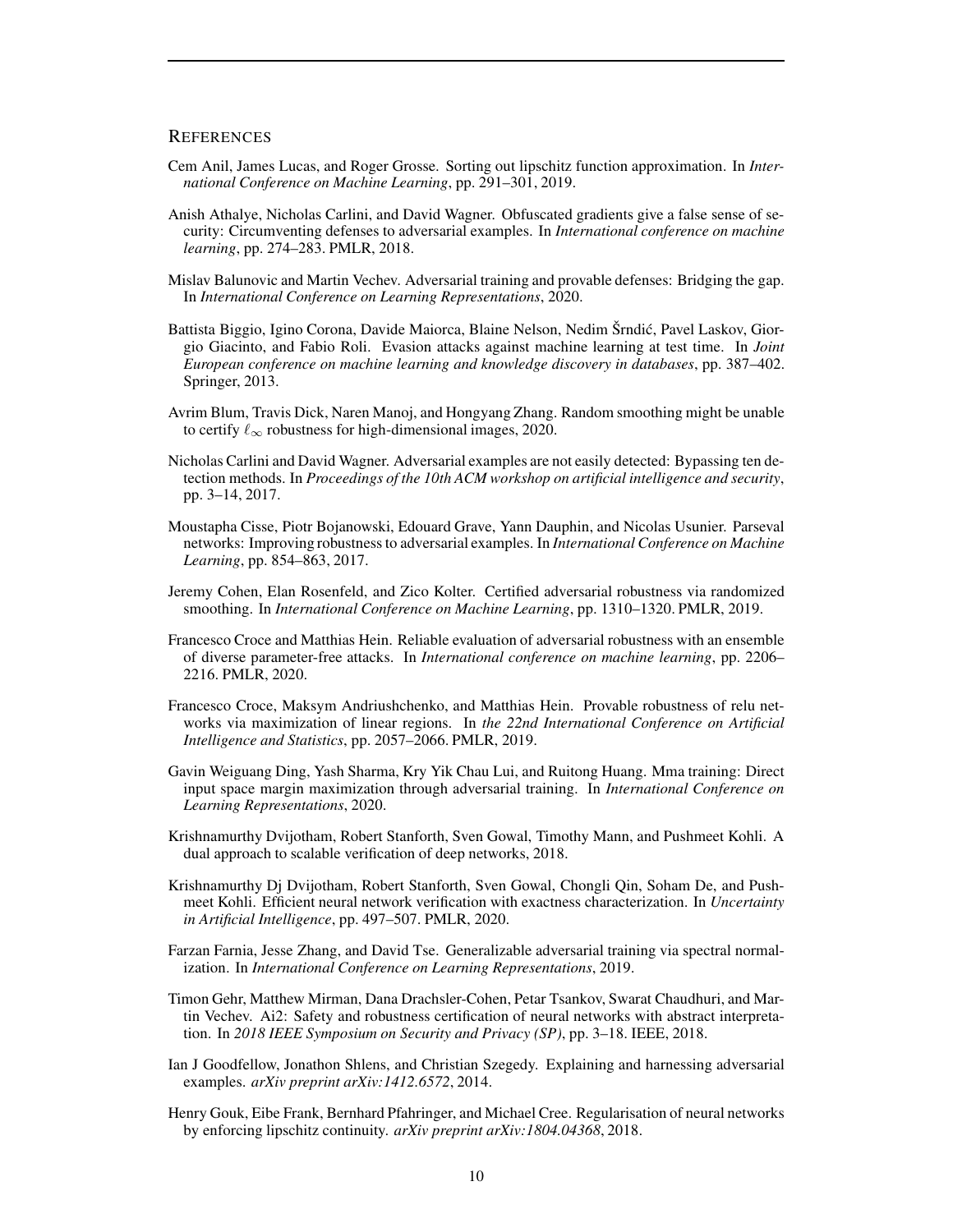- <span id="page-10-2"></span>Sven Gowal, Krishnamurthy Dvijotham, Robert Stanforth, Rudy Bunel, Chongli Qin, Jonathan Uesato, Relja Arandjelovic, Timothy Mann, and Pushmeet Kohli. On the effectiveness of interval bound propagation for training verifiably robust models. *arXiv preprint arXiv:1810.12715*, 2018.
- <span id="page-10-13"></span>Jongheon Jeong and Jinwoo Shin. Consistency regularization for certified robustness of smoothed classifiers. *Advances in Neural Information Processing Systems*, 33, 2020.
- <span id="page-10-14"></span>Aounon Kumar, Alexander Levine, Tom Goldstein, and Soheil Feizi. Curse of dimensionality on randomized smoothing for certifiable robustness. In *International Conference on Machine Learning*, pp. 5458–5467. PMLR, 2020.
- <span id="page-10-6"></span>Alexey Kurakin, Ian Goodfellow, and Samy Bengio. Adversarial machine learning at scale. *arXiv preprint arXiv:1611.01236*, 2016.
- <span id="page-10-11"></span>Mathias Lecuyer, Vaggelis Atlidakis, Roxana Geambasu, Daniel Hsu, and Suman Jana. Certified robustness to adversarial examples with differential privacy. In *2019 IEEE Symposium on Security and Privacy (SP)*, pp. 656–672. IEEE, 2019.
- <span id="page-10-9"></span>Sungyoon Lee, Jaewook Lee, and Saerom Park. Lipschitz-certifiable training with a tight outer bound. *Advances in Neural Information Processing Systems*, 33, 2020.
- <span id="page-10-17"></span>Klas Leino, Zifan Wang, and Matt Fredrikson. Globally-robust neural networks. In *International Conference on Machine Learning (ICML)*, 2021.
- <span id="page-10-12"></span>Bai Li, Changyou Chen, Wenlin Wang, and Lawrence Carin. Certified adversarial robustness with additive noise. *Advances in Neural Information Processing Systems*, 32:9464–9474, 2019.
- <span id="page-10-5"></span>Zhaoyang Lyu, Minghao Guo, Tong Wu, Guodong Xu, Kehuan Zhang, and Dahua Lin. Towards evaluating and training verifiably robust neural networks. In *Proceedings of the IEEE/CVF Conference on Computer Vision and Pattern Recognition*, pp. 4308–4317, 2021.
- <span id="page-10-0"></span>Aleksander Madry, Aleksandar Makelov, Ludwig Schmidt, Dimitris Tsipras, and Adrian Vladu. Towards deep learning models resistant to adversarial attacks. *arXiv preprint arXiv:1706.06083*, 2017.
- <span id="page-10-1"></span>Matthew Mirman, Timon Gehr, and Martin Vechev. Differentiable abstract interpretation for provably robust neural networks. In *International Conference on Machine Learning*, pp. 3578–3586. PMLR, 2018.
- <span id="page-10-16"></span>Patricia Pauli, Anne Koch, Julian Berberich, Paul Kohler, and Frank Allgower. Training robust neural networks using lipschitz bounds. *IEEE Control Systems Letters*, 2021.
- <span id="page-10-15"></span>Haifeng Qian and Mark N. Wegman. L2-nonexpansive neural networks. In *International Conference on Learning Representations*, 2019.
- <span id="page-10-7"></span>Aditi Raghunathan, Jacob Steinhardt, and Percy Liang. Certified defenses against adversarial examples. In *International Conference on Learning Representations*, 2018.
- <span id="page-10-3"></span>Hadi Salman, Greg Yang, Jerry Li, Pengchuan Zhang, Huan Zhang, Ilya Razenshteyn, and Sébastien Bubeck. Provably robust deep learning via adversarially trained smoothed classifiers. In *Proceedings of the 33rd International Conference on Neural Information Processing Systems*, pp. 11292–11303, 2019a.
- <span id="page-10-10"></span>Hadi Salman, Greg Yang, Huan Zhang, Cho-Jui Hsieh, and Pengchuan Zhang. A convex relaxation barrier to tight robustness verification of neural networks. *Advances in Neural Information Processing Systems*, 32:9835–9846, 2019b.
- <span id="page-10-4"></span>Zhouxing Shi, Yihan Wang, Huan Zhang, Jinfeng Yi, and Cho-Jui Hsieh. Fast certified robust training with short warmup. In *ICML 2021 Workshop on Adversarial Machine Learning*, 2021.
- <span id="page-10-8"></span>Gagandeep Singh, Timon Gehr, Matthew Mirman, Markus Püschel, and Martin Vechev. Fast and effective robustness certification. In *Advances in Neural Information Processing Systems*, pp. 10802–10813, 2018.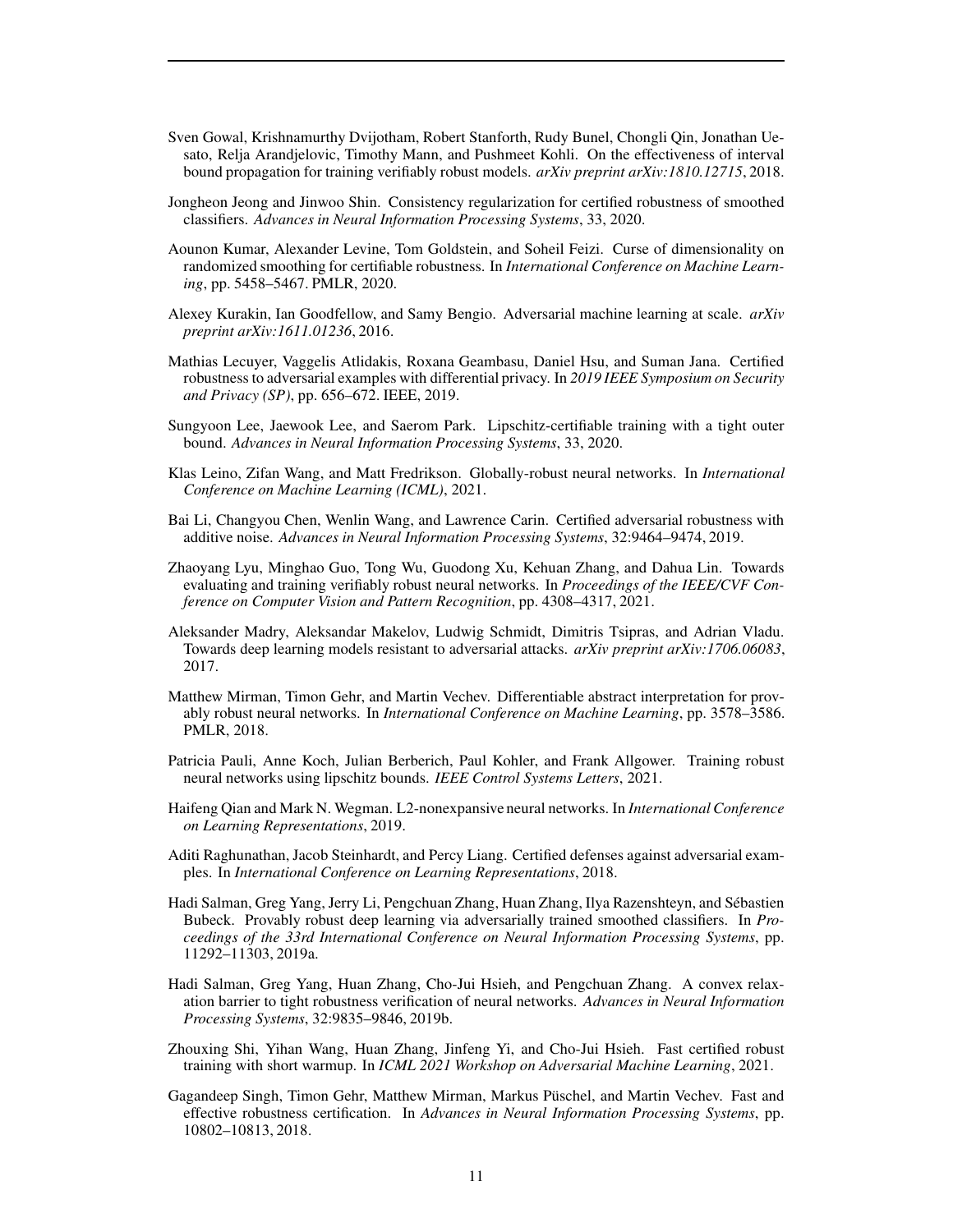- <span id="page-11-1"></span>Christian Szegedy, Wojciech Zaremba, Ilya Sutskever, Joan Bruna, Dumitru Erhan, Ian Goodfellow, and Rob Fergus. Intriguing properties of neural networks. *arXiv preprint arXiv:1312.6199*, 2013.
- <span id="page-11-3"></span>Florian Tramer, Nicholas Carlini, Wieland Brendel, and Aleksander Madry. On adaptive attacks to adversarial example defenses. *Advances in Neural Information Processing Systems*, 33, 2020.
- <span id="page-11-7"></span>Dimitris Tsipras, Shibani Santurkar, Logan Engstrom, Alexander Turner, and Aleksander Madry. Robustness may be at odds with accuracy. In *International Conference on Learning Representations*, 2019.
- <span id="page-11-16"></span>Yusuke Tsuzuku, Issei Sato, and Masashi Sugiyama. Lipschitz-margin training: Scalable certification of perturbation invariance for deep neural networks. In *Advances in neural information processing systems*, pp. 6541–6550, 2018.
- <span id="page-11-2"></span>Jonathan Uesato, Brendan O'donoghue, Pushmeet Kohli, and Aaron Oord. Adversarial risk and the dangers of evaluating against weak attacks. In *International Conference on Machine Learning*, pp. 5025–5034. PMLR, 2018.
- <span id="page-11-12"></span>Shiqi Wang, Kexin Pei, Justin Whitehouse, Junfeng Yang, and Suman Jana. Efficient formal safety analysis of neural networks. *Advances in Neural Information Processing Systems*, 31, 2018.
- <span id="page-11-10"></span>Yisen Wang, Difan Zou, Jinfeng Yi, James Bailey, Xingjun Ma, and Quanquan Gu. Improving adversarial robustness requires revisiting misclassified examples. In *International Conference on Learning Representations*, 2020.
- <span id="page-11-11"></span>Lily Weng, Huan Zhang, Hongge Chen, Zhao Song, Cho-Jui Hsieh, Luca Daniel, Duane Boning, and Inderjit Dhillon. Towards fast computation of certified robustness for relu networks. In *International Conference on Machine Learning*, pp. 5276–5285. PMLR, 2018.
- <span id="page-11-4"></span>Eric Wong and Zico Kolter. Provable defenses against adversarial examples via the convex outer adversarial polytope. In *International Conference on Machine Learning*, pp. 5286–5295. PMLR, 2018.
- <span id="page-11-8"></span>Eric Wong, Frank R Schmidt, Jan Hendrik Metzen, and J Zico Kolter. Scaling provable adversarial defenses. In *Proceedings of the 32nd International Conference on Neural Information Processing Systems*, pp. 8410–8419, 2018.
- <span id="page-11-13"></span>Kai Y Xiao, Vincent Tjeng, Nur Muhammad Mahi Shafiullah, and Aleksander Madry. Training for faster adversarial robustness verification via inducing relu stability. In *International Conference on Learning Representations*, 2019.
- <span id="page-11-9"></span>Kaidi Xu, Zhouxing Shi, Huan Zhang, Yihan Wang, Kai-Wei Chang, Minlie Huang, Bhavya Kailkhura, Xue Lin, and Cho-Jui Hsieh. Automatic perturbation analysis for scalable certified robustness and beyond. *Advances in Neural Information Processing Systems*, 33, 2020.
- <span id="page-11-14"></span>Greg Yang, Tony Duan, J Edward Hu, Hadi Salman, Ilya Razenshteyn, and Jerry Li. Randomized smoothing of all shapes and sizes. In *International Conference on Machine Learning*, pp. 10693– 10705. PMLR, 2020a.
- <span id="page-11-6"></span>Yao-Yuan Yang, Cyrus Rashtchian, Hongyang Zhang, Russ R Salakhutdinov, and Kamalika Chaudhuri. A closer look at accuracy vs. robustness. In *Proceedings of the 34rd International Conference on Neural Information Processing Systems*, 2020b.
- <span id="page-11-15"></span>Yuichi Yoshida and Takeru Miyato. Spectral norm regularization for improving the generalizability of deep learning. *arXiv preprint arXiv:1705.10941*, 2017.
- <span id="page-11-5"></span>Runtian Zhai, Chen Dan, Di He, Huan Zhang, Boqing Gong, Pradeep Ravikumar, Cho-Jui Hsieh, and Liwei Wang. Macer: Attack-free and scalable robust training via maximizing certified radius. In *International Conference on Learning Representations*, 2020.
- <span id="page-11-0"></span>Bohang Zhang, Tianle Cai, Zhou Lu, Di He, and Liwei Wang. Towards certifying l-infinity robustness using neural networks with l-inf-dist neurons. In *International Conference on Machine Learning*, pp. 12368–12379. PMLR, 2021.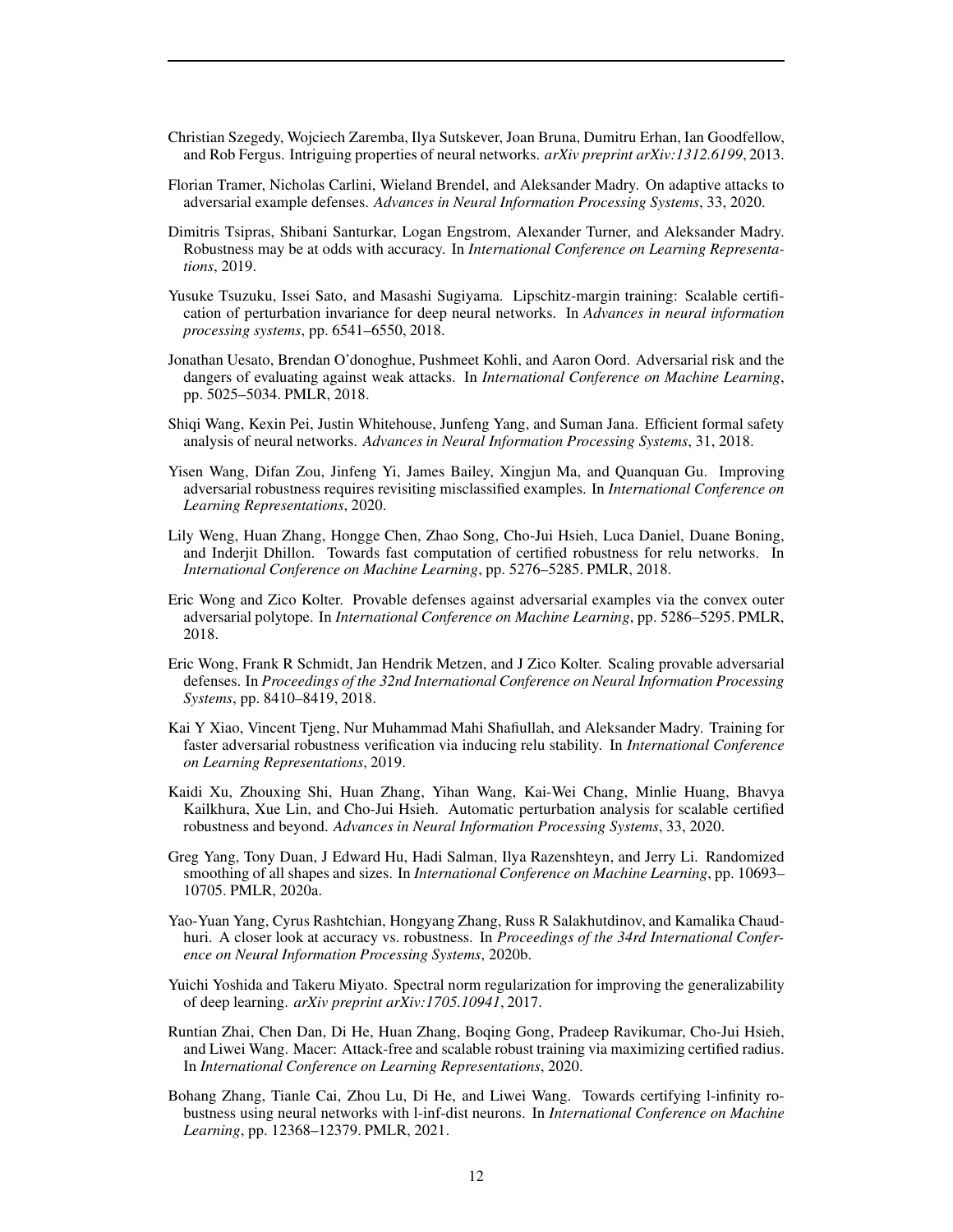- <span id="page-12-0"></span>Hongyang Zhang, Yaodong Yu, Jiantao Jiao, Eric Xing, Laurent El Ghaoui, and Michael Jordan. Theoretically principled trade-off between robustness and accuracy. In *International Conference on Machine Learning*, pp. 7472–7482. PMLR, 2019a.
- <span id="page-12-3"></span>Hongyi Zhang, Yann N Dauphin, and Tengyu Ma. Fixup initialization: Residual learning without normalization. In *International Conference on Learning Representations*, 2019b.
- <span id="page-12-2"></span>Huan Zhang, Tsui-Wei Weng, Pin-Yu Chen, Cho-Jui Hsieh, and Luca Daniel. Efficient neural network robustness certification with general activation functions. *Advances in Neural Information Processing Systems*, 31:4939–4948, 2018.
- <span id="page-12-1"></span>Huan Zhang, Hongge Chen, Chaowei Xiao, Sven Gowal, Robert Stanforth, Bo Li, Duane Boning, and Cho-Jui Hsieh. Towards stable and efficient training of verifiably robust neural networks. In *International Conference on Learning Representations*, 2020.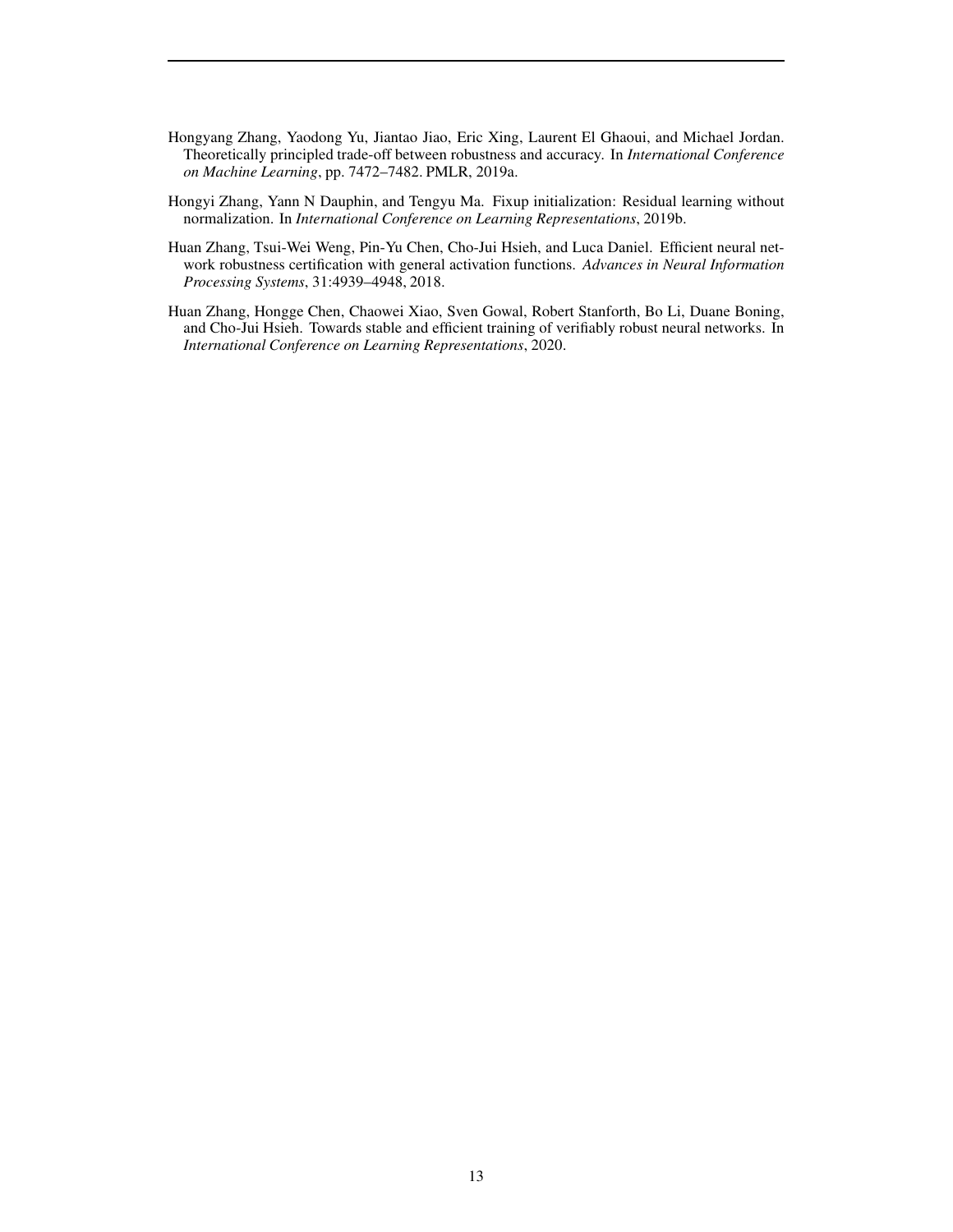# <span id="page-13-0"></span>A PROOF OF THEOREM [3.2](#page-2-0) AND BEYOND

Theorem A.1. *Let* D *be a dataset with* n *elements satisfying the* r*-separation condition with respect to* ℓ∞*-norm. Then there exists a two-layer* ℓ∞*-distance net with hidden size* n*, such that the certified*  $\ell_{\infty}$  *robust accuracy is 100% on* D *under perturbation*  $\epsilon = r$ .

*Proof.* Consider a two layer  $\ell_{\infty}$ -distance net g defined in Equation [\(2\)](#page-1-1). Let its parameters be assigned by

<span id="page-13-4"></span>
$$
\begin{array}{ll}\n\mathbf{w}^{(1,i)} = \mathbf{x}_i, b_i^{(1)} = 0 & \text{for } i \in [n] \\
w_i^{(2,j)} = C \cdot \mathbb{I}(y_i = j), b_j^{(2)} = -C & \text{for } i \in [n], j \in [K]\n\end{array} \tag{8}
$$

where  $C = 4 \max_{i \in [n]} ||x_i||_{\infty}$  is a constant, and  $\mathbb{I}(\cdot)$  is the indicator function. The chosen of C is large enough so that the following holds:

<span id="page-13-2"></span>
$$
||\boldsymbol{x}_i - \boldsymbol{x}_j|| \le C/2 \qquad \forall (\boldsymbol{x}_i, y_i), (\boldsymbol{x}_j, y_j) \in \mathcal{D} \tag{9}
$$

For the above assignment, the first layer simply calculates the  $\ell_{\infty}$ -distance between x and each sample in dataset  $D$ . We now derive the output of the second layer. We have

$$
[\mathbf{g}(\mathbf{x})]_j = x_j^{(2)} = ||\mathbf{x}^{(1)} - \mathbf{w}^{(2,j)}||_{\infty} + b^{(2,j)}
$$
  
\n
$$
= b^{(2,j)} + \max_{i \in [n]} |x_i^{(1)} - w_i^{(2,j)}|
$$
  
\n
$$
= -C + \max \left\{ \max_{i \in [n], y_i = j} |x_i^{(1)} - C|, \max_{i \in [n], y_i \neq j} |x_i^{(1)}| \right\}
$$
  
\n
$$
= -C + \max \left\{ \max_{i \in [n], y_i = j} ||\mathbf{x} - \mathbf{x}_i||_{\infty} - C|, \max_{i \in [n], y_i \neq j} ||\mathbf{x} - \mathbf{x}_i||_{\infty} \right\}
$$
(10)

<span id="page-13-1"></span>
$$
= -C + \max_{i \in [n], y_i = j} (C - ||\mathbf{x} - \mathbf{x}_i||_{\infty})
$$
\n(11)

<span id="page-13-3"></span>
$$
= - \min_{i \in [n], y_i = j} \|x - x_i\|_{\infty}.
$$
 (12)

Here a core step is Equation [\(11\)](#page-13-1) which follows by using Inequality [\(9\)](#page-13-2) when the image  $x$  is in dataset D.

From Equation [\(12\)](#page-13-3) the network  $g$  can represent a nearest neighbor classifier, in that it outputs the negative of the nearest neighbor distance between input  $x$  and the samples of each class. Therefore, given data  $x=x_i$  in dataset  $\mathcal{D},$  the output  $\left[\bm{g}(\bm{x})\right]_j$  is either  $0$  or less than  $-2r$  depending on whether  $j = y_i$ , due to the *r*-separation condition. Therefore the output margin is at least  $2r$ . In other words,  $g$  achieves 100% certified robust accuracy on  $D$ . □

We now give a general result which shows that any L layer ( $L \ge 2$ )  $\ell_{\infty}$ -distance net with hidden size  $O(n/L + K + d)$  can achieve perfect certified robustness. In this general setting, the total number of neurons in the network is thus  $O(n + KL + dL)$  which is still close to real practice.

Theorem A.2. *Let* D *be a dataset with* n *elements satisfying the* r*-separation condition with respect* to  $\ell_{\infty}$ -norm. Then there exists an L-layer  $\ell_{\infty}$ -distance net with hidden size no more than  $\lceil \frac{n}{L-1} \rceil$  +  $K + 2d$  where d is the input dimension, such that the certified  $\ell_{\infty}$  robust accuracy is 100% on D *under perturbation*  $\epsilon = r$ .

*Proof.* The basic idea is to rearrange the computation process of the two-layer network in the above proof by order so as to satisfy the width constraint. To formulate the proof below, we first define some notations. Define K prefix arrays  $h_j (j \in [K])$  as follows:

$$
h_{j,k} = - \min_{i \in [k], y_i = j} ||\boldsymbol{x} - \boldsymbol{x}_i||_{\infty}.
$$
 (13)

Note that we want the network output to be the negative of the nearest neighbor distance of all samples in a class j, i.e.  $-\min_{i\in[n],y_i=j} ||x-x_i||_{\infty}$ , which corresponds to  $h_{j,n}$ . For any hidden layer  $\mathbf{x}^{(l)}$  ( $l \in [L-1]$ ), we separate it into four sets:  $\mathcal{I}^{(l)} = \{x_i^{(l)} : i \in [d]\}, \widetilde{\mathcal{I}}^{(l)} = \{x_i^{(l)} : d < i \leq l\}$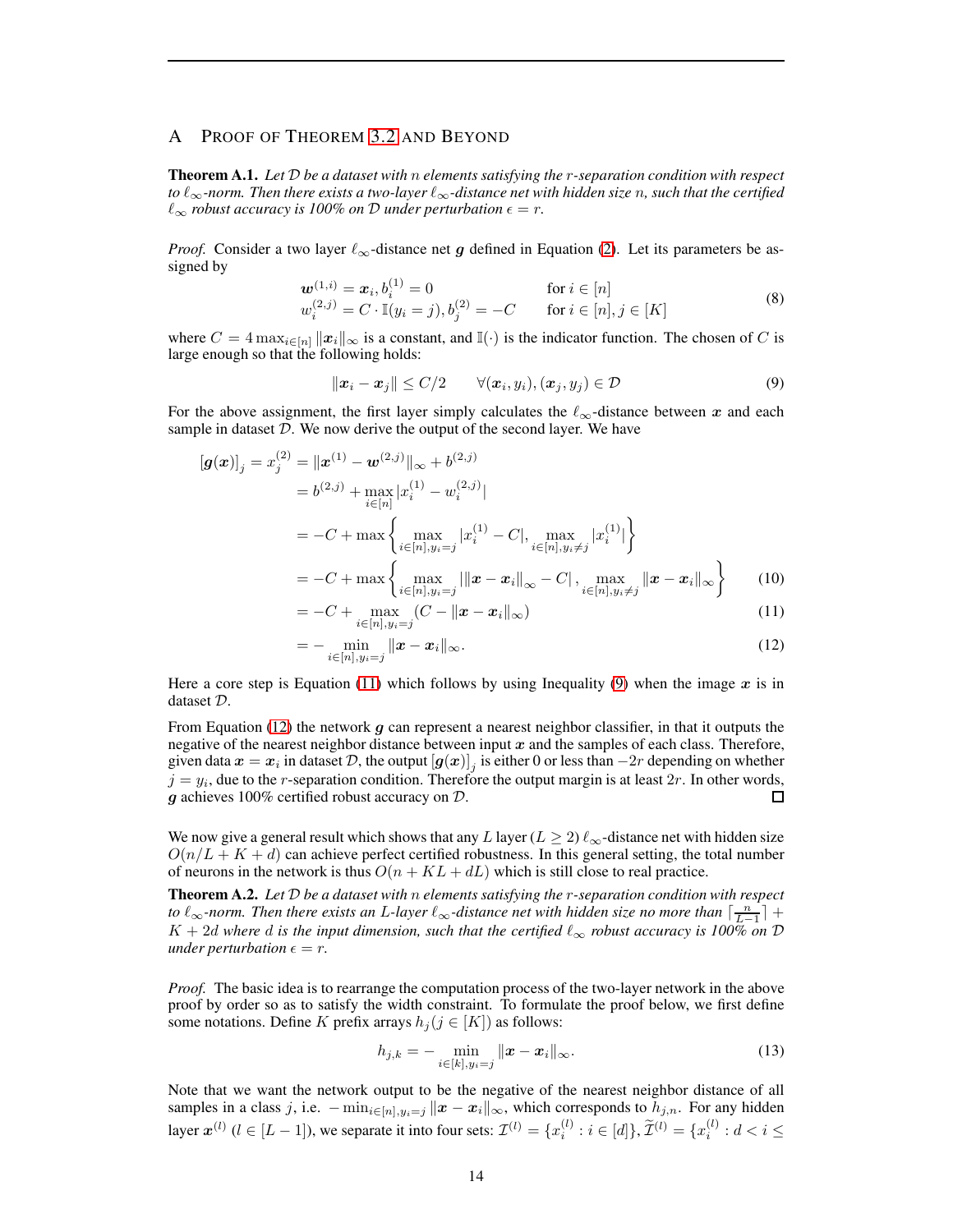$2d$ ,  $\mathcal{O}^{(l)} = \{x_i^{(l)} : 2d < i \leq 2d + K\}$  and  $\mathcal{S}^{(l)}$  containing the rest  $\lceil \frac{n}{L-1} \rceil$  neurons. We also denote  $\mathcal{O}^{(L)} = \{x_i^{(L)}\}$  $i_i^{(L)}$  :  $i \in [K]$ } for ease of presentation.

We first make a construction in which the neurons of  $\mathcal{I}^{(l)}$  in each layer exactly represent the input  $x$ , e.g.  $x_i^{(l)} = x_i$  ( $1 \le i \le d$ ). This is feasible since an  $\ell_{\infty}$ -distance neuron can represent the operation that fetches an element of the neuron input on a bounded domain, e.g. the following operation

$$
u(z, \{w, b\}) = ||z - w||_{\infty} + b = z_j \quad \forall z \in \mathbb{K}
$$
 (14)

if we assign  $w_j = -C, b = -C, w_k = 0 (k \neq j)$  where C is larger than twice the diameter of domain K. In this way, all hidden neurons in the network can have access to the network input x. We similarly let the neurons of  $\tilde{\mathcal{I}}^{(l)}$  represent the input x again, e.g.  $x_{i+d}^{(l)} = x_i$  ( $d < i \leq 2d$ ).

Next, we aim at designing the following computation pattern for  $\mathcal{O}^{(l)}$ :

<span id="page-14-0"></span>
$$
\mathcal{O}^{(l)} = \{ h_{j, \lceil \frac{n(l-1)}{L-1} \rceil} : j \in K \} \quad \text{e.g.} \quad x_{2d+j}^{(l)} = h_{j, \lceil \frac{n(l-1)}{L-1} \rceil}. \tag{15}
$$

In this way  $\mathcal{O}^{(L)} = \{h_{j,n} : j \in [K]\}$ , and the network exactly represents a nearest neighbor classifier which is desired. To represent  $\mathcal{O}^{(l+1)}$  in [\(15\)](#page-14-0), we use the following recursive relation

$$
x_{2d+j}^{(l+1)} = h_{j,\lceil \frac{nl}{L-1} \rceil} = \max \left\{ h_{j,\lceil \frac{n(l-1)}{L-1} \rceil}, \max_{\lceil \frac{n(l-1)}{L-1} \rceil < i \le \lceil \frac{nl}{L-1} \rceil, y_i = j} - ||\boldsymbol{x} - \boldsymbol{x}_i||_{\infty} \right\}.
$$
 (16)

Note that  $h_{j, \lceil \frac{n(l-1)}{L-1} \rceil} = x_{2d}^{(l)}$  $\mathcal{Q}_{2d+j}^{(l)}$  is already calculated in  $\mathcal{O}^{(l)}$  in the previous layer. The left thing is to calculate  $||x - x_i||_{\infty}$  for all  $i \in \left\{ \int_{l-1}^{n(l-1)}$  $\left(\frac{(l-1)}{L-1}\right] + 1, \cdots, \left\lceil \frac{nl}{L-1} \right\rceil$ , which can be done by the neurons of the set  $S^{(l)}$  in the previous layer (which will be proven later). Assume  $S^{(l)}$  represents

<span id="page-14-1"></span>
$$
\mathcal{S}^{(l)} = \left\{ x_{2d+K+i}^{(l)} : i \in \left[ \lceil \frac{n}{L-1} \rceil \right] \right\}, \quad x_{2d+K+i}^{(l)} = \left\| \boldsymbol{x} - \boldsymbol{x}_{\lceil \frac{n(l-1)}{L-1} \rceil+i} \right\|_{\infty},\tag{17}
$$

then the neuron  $x_{2d+j}^{(l+1)}$  merges the information of neuron  $x_{2d}^{(l)}$  $\mathcal{L}^{(l)}_{2d+j}$  and part of neurons  $x_{2d}^{(l)}$  $\sum_{2d+K+i}^{(l)}$  in  $S^{(l)}$ depending on whether  $y_i = j$ , using the construction similar to [\(8\)](#page-13-4). In detail,

$$
x_{2d+j}^{(l+1)} = \|\boldsymbol{x}^{(l)} - \boldsymbol{w}^{(l+1,2d+j)}\|_{\infty} + b_{2d+j}^{(l+1)} = h_{j,\lceil \frac{nl}{L-1} \rceil}
$$
(18)

holds by assigning

$$
w_k^{(l+1,2d+j)} = -C \cdot \mathbb{I}(k = 2d + j) \quad \text{for } k \in [2d + K]
$$
  
\n
$$
w_{2d+K+i}^{(l+1,2d+j)} = C \cdot \mathbb{I}(y_{\lceil \frac{n(l-1)}{L-1} \rceil+i} = j) \quad \text{for } i \in \left[\lceil \frac{n}{L-1} \rceil\right]
$$
  
\n
$$
b_{2d+j}^{(l+1)} = -C
$$

where  $C$  is a sufficiently large constant.

Now it remains to represent  $\mathcal{S}^{(l)}$  in [\(17\)](#page-14-1). We first consider the simplest case when  $l = 1$ . In this case we can directly calculate  $x_{2d+K+i}^{(1)} = ||x - x_i||_{\infty}$  by assigning proper weights and zero bias. Now assume  $l \geq 2$ . In this case, we cannot calculate the  $\ell_{\infty}$ -distance directly since the previous layer has irrelavant neurons, e.g. the neurons in sets  $\mathcal{O}^{(l-1)}$  and  $\mathcal{S}^{(l-1)}$ . We want to only use the sets of neurons  $\mathcal{I}^{(l-1)}$  and  $\mathcal{I}^{(l-1)}$  in the previous layer.

Suppose the objective is to represent  $||x - x_i||_{\infty}$  for some *i*. Note that

$$
\|\boldsymbol{x}-\boldsymbol{x}_i\|_{\infty}=\max_{k\in[d]}\max\{x_k-[\boldsymbol{x}_i]_k,[\boldsymbol{x}_i]_k-x_k\}.
$$

We assign the parameters of the  $\ell_{\infty}$ -distance neuron  $x_j^{(l)} = ||x^{(l-1)} - \boldsymbol{w}^{(l,j)}||_{\infty} + b_j^{(l)}$  $j^{(i)}$  for some j as follows:  $\langle \cdot, \cdot \rangle$ 

$$
w_{k}^{(l,j)} = [x_{i}]_{k} - C \text{ for } k \in [d]
$$
  
\n
$$
w_{d+k}^{(l,j)} = [x_{i}]_{k} + C \text{ for } k \in [d]
$$
  
\n
$$
w_{2d+k}^{(l,j)} = 0 \text{ for } k \in [K + \lceil \frac{n}{L-1} \rceil]
$$
  
\n
$$
b_{j}^{(l)} = -C
$$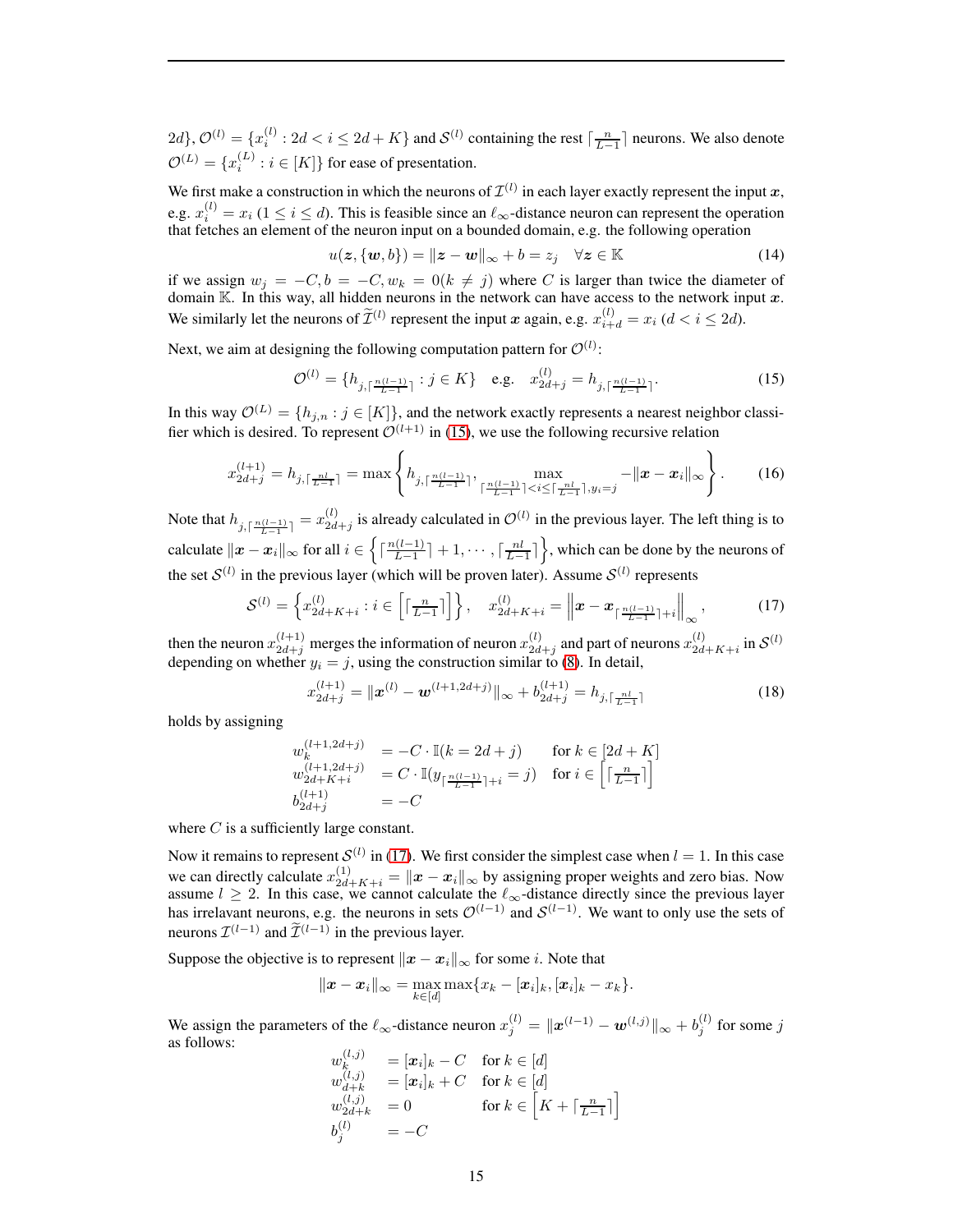| Dataset                             |                                                                    | MNIST                           | CIFAR-10                          |                    |                    |  |  |
|-------------------------------------|--------------------------------------------------------------------|---------------------------------|-----------------------------------|--------------------|--------------------|--|--|
| $\epsilon$                          | 0.1                                                                | 0.3                             | 2/255                             | 8/255              | 16/255             |  |  |
| Optimizer                           | Adam( $\beta_1 = 0.9$ , $\beta_2 = 0.99$ , $\epsilon = 10^{-10}$ ) |                                 |                                   |                    |                    |  |  |
| Learning rate                       | 0.03                                                               |                                 |                                   |                    |                    |  |  |
| Batch size                          | 512                                                                |                                 |                                   |                    |                    |  |  |
| $p_{\text{start}}$                  | 8                                                                  |                                 |                                   |                    |                    |  |  |
| $p_{end}$                           | 1000                                                               |                                 |                                   |                    |                    |  |  |
| <b>Epochs</b>                       |                                                                    | $e_1 = 25, e_2 = 375, e_3 = 50$ | $e_1 = 100, e_2 = 1150, e_3 = 50$ |                    |                    |  |  |
| <b>Total Epochs</b>                 |                                                                    | 450                             | 1300                              |                    |                    |  |  |
| Hinge threshold $\theta$            | 0.6                                                                | 0.9                             | 20/255                            | 48/255             | 80/255             |  |  |
| Mixture coefficient $\lambda_0$     | 0.05                                                               | 0.05                            | 0.05                              | 0.1                | 0.1                |  |  |
| Mixture coefficient $\lambda_{end}$ | $2 \times 10^{-4}$                                                 | $2 \times 10^{-4}$              | $2 \times 10^{-3}$                | $5 \times 10^{-4}$ | $2 \times 10^{-4}$ |  |  |

<span id="page-15-1"></span>Table 3: Hyper-parameters used in this paper.

where  $C$  is a sufficiently large constant. In this way

$$
x_j^{(l)} = ||\mathbf{x}^{(l-1)} - \mathbf{w}^{(l,j)}||_{\infty} + b_j^{(l)}
$$
  
\n
$$
= b_j^{(l)} + \max \left\{ \max_{k \in [d]} |x_k^{(l-1)} - w_k^{(l,j)}|, \max_{k \in [d]} |x_{d+k}^{(l-1)} - w_{d+k}^{(l,j)}|, \max_{k \in [K + \lceil \frac{n}{L-1} \rceil]} |x_{2d+k}^{(l-1)} - w_{2d+k}^{(l,j)}| \right\}
$$
  
\n
$$
= -C + \max \left\{ \max_{k \in [d]} (x_k^{(l-1)} - [\mathbf{x}_i]_k + C), \max_{k \in [d]} (-x_{d+k}^{(l-1)} + [\mathbf{x}_i]_k + C) \right\}
$$
  
\n
$$
= \max \left\{ \max_{k \in [d]} (x_k - [\mathbf{x}_i]_k), \max_{k \in [d]} (-x_k + [\mathbf{x}_i]_k) \right\}
$$
  
\n
$$
= ||\mathbf{x} - \mathbf{x}_i||_{\infty}
$$

<span id="page-15-0"></span>which is desired. Proof completes.

## B ADDITIONAL EXPERIMENTAL DETAILS AND HYPER-PARAMETERS

Our experiments are implemented using the Pytorch framework. We run all experiments in this paper using a single NVIDIA Tesla-V100 GPU. The CUDA version is 11.2.

The learnable scalar in Equation [\(7\)](#page-5-0) is initialized to be one and trained using a smaller learning rate that is one-fifth of the base learning rate. This is mainly to make training stable as suggested in [Zhang et al.](#page-12-3) [\(2019b\)](#page-12-3) since the scalar scales the whole network output. The final performance is not sensitive to the scalar learning rate as long as it is set to a small value. For random crop data augmentation, we use padding = 1 for MNIST and padding = 3 for CIFAR-10. The model is initialized using identity-map initialization (see Section  $5.3$  in [Zhang et al. \(2021\)](#page-11-0)), and mean-shift batch normalization is used for all intermediate layers. The training procedure is as follows:

- In the first  $e_1$  epochs, we set  $p = 8$  in  $\ell_p$ -relaxation and use  $\lambda = \lambda_0$  as the mixture coefficient;
- In the next  $e_2$  epochs, p exponentially increases from 8 to 1000. Accordingly,  $\lambda$  exponentially decreases from  $\lambda_0$  to a vanishing small value  $\lambda_{end}$ ;
- In the final  $e_3$  epochs, p is set to infinity and  $\lambda$  is set to 0.

All hyper-parameters are provided in Table [3.](#page-15-1)

We also run additional experiments using the training strategy in [Zhang et al. \(2021\)](#page-11-0) for performance comparison when the original paper does not present the corresponding results. This mainly includes the case  $\epsilon = 0.1$  on MNIST and  $\epsilon = 2/255$ ,  $\epsilon = 16/255$  on CIFAR-10, as shown in Table [2.](#page-7-0) We use the same hyper-parameters in [Zhang et al.](#page-11-0) [\(2021\)](#page-11-0), except for the hinge threshold  $\theta$  where we perform a careful grid search. The choice of  $\theta$  is listed in Table [4.](#page-16-1)

 $\Box$